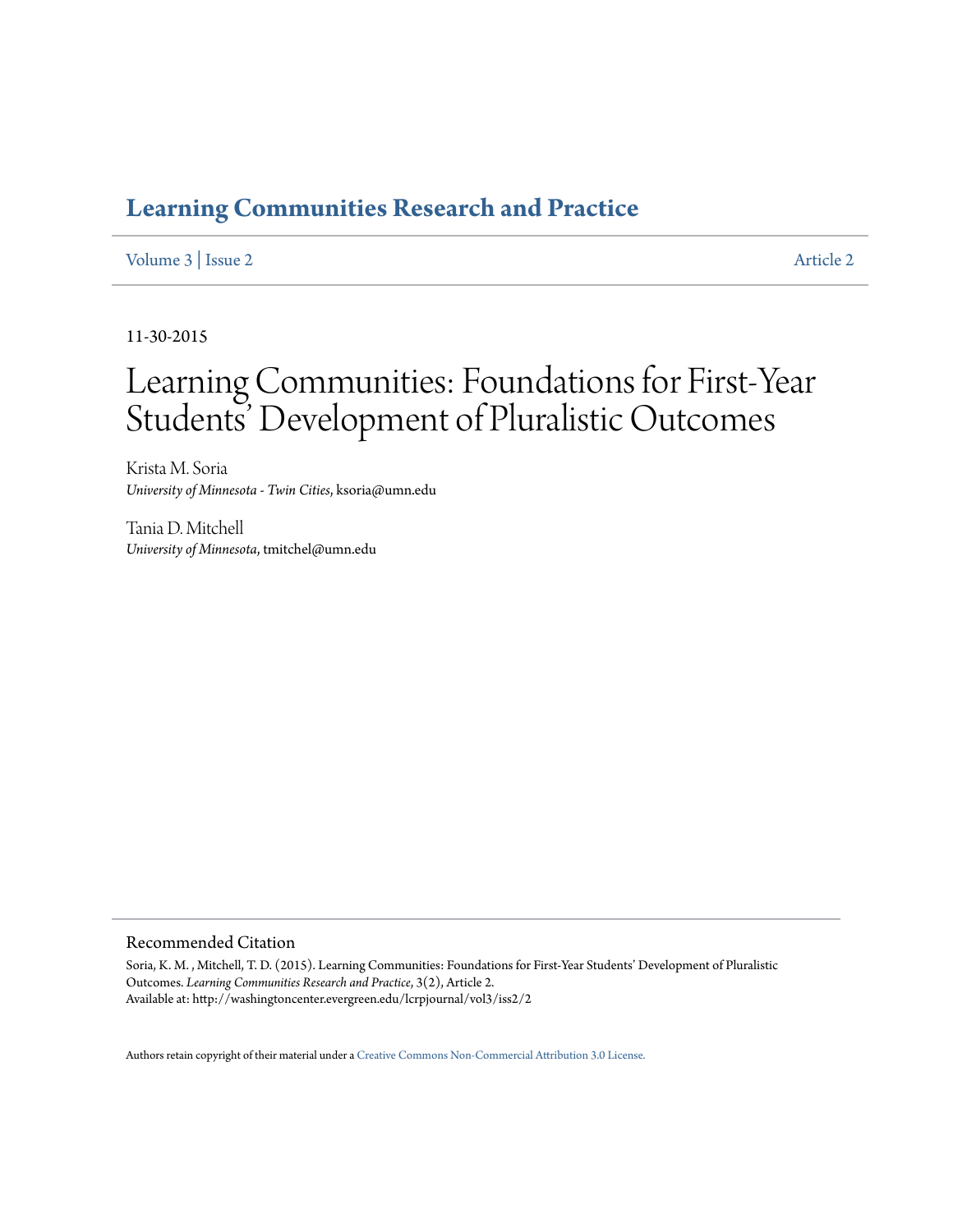# Learning Communities: Foundations for First-Year Students' Development of Pluralistic Outcomes

# **Abstract**

The purpose of this study was to investigate the associations between first-year undergraduates'  $(n = 1,701)$ participation in learning communities and their development of leadership and multicultural competence. The sample included first-year students who were enrolled at six large, public research universities in 2012 and completed the Student Experience in the Research University (SERU) survey. The results of hierarchical regression analyses suggest students who participated in learning communities reported significantly higher development of leadership and multicultural competence controlling for demographic variables, perceptions of leadership and multicultural competence when they started college, participation in other high-impact educational practices (i.e., first-year seminars, common book reading programs, and learning communities), academic engagement, sense of belonging, faculty interactions, and perceptions of campus climate.

#### **Keywords**

learning communities, leadership, multicultural competence, first-year students, SERU survey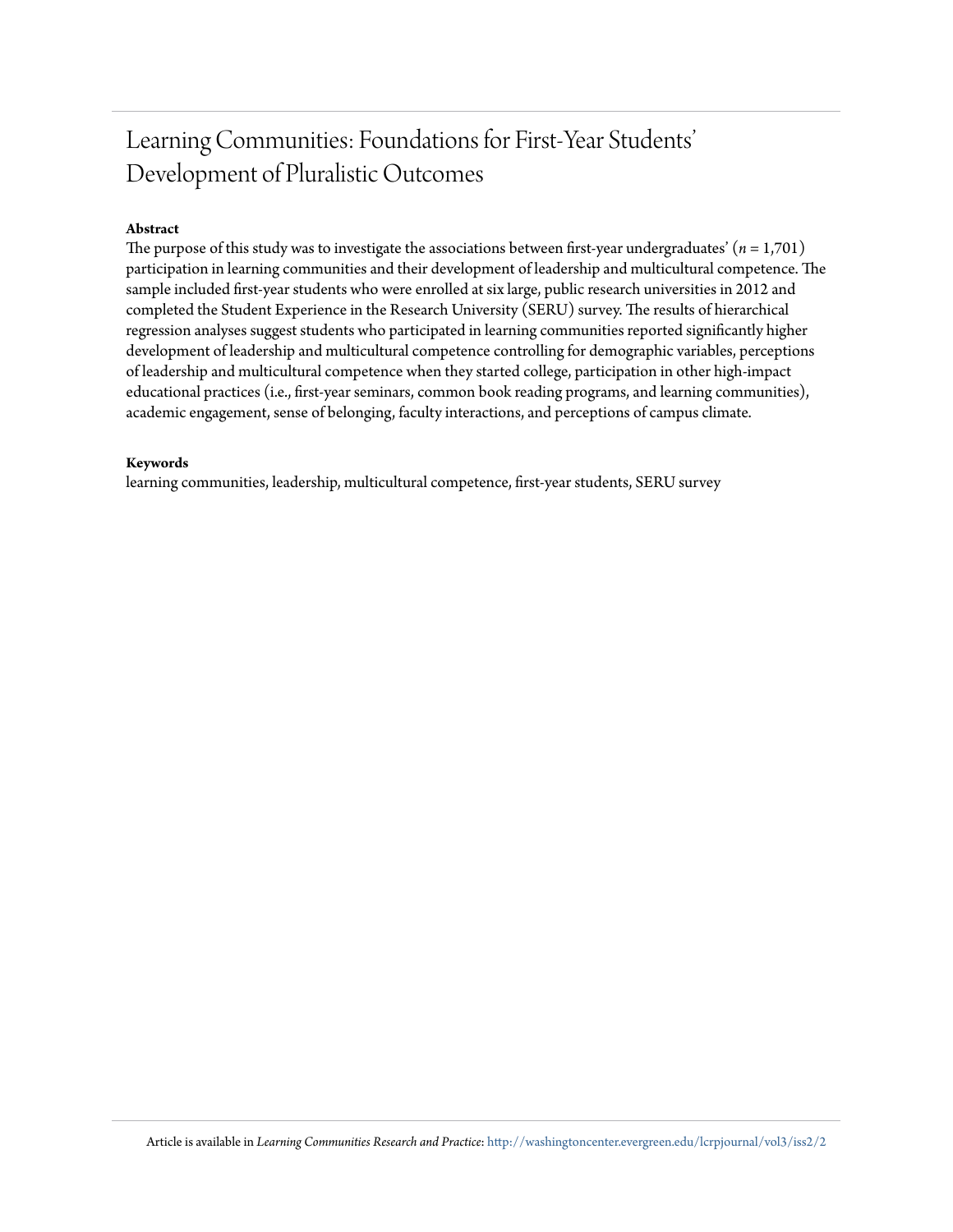# **Introduction**

As Colleges and Universities have embraced the challenge of student engagement and social justice, so the public has become more invested in how higher education promotes leadership and multicultural competence among college students. The National Task Force on Civic Learning and Democratic Engagement (2012) called on higher education institutions to do more in developing college students' capacities to work within and across differences and to build the types of democratic capabilities that are "honed through hands-on, face-to-face, active engagement in the midst of different perspectives about how to address common problems that affect the well-being of the nation and the world" (p. 3). In the last decade or so, higher education institutions have employed some effective strategies to increase students' capacities in those pluralistic outcomes; for instance, researchers investigating high-impact educational practices have discovered that students' development of leadership and multicultural competence is associated with their participation in community service (Dugan, 2006; Dugan & Komives, 2010; Einfield & Collins, 2008; Soria, Nobbe, & Fink, 2013), study abroad (Engberg, 2013), and diversity courses (Chang, 2002; Gurin, Dey, Hurtado, & Gurin, 2002; Engberg & Mayhew, 2007; Hurtado, 2005, 2007; Lopez, 2004). Yet, to date, researchers have not explored whether students' participation in one particular high-impact educational practice—namely, learning communities—can yield similar benefits for undergraduates' development of pluralistic outcomes.

This study investigates whether there are associations between first-year college students' participation in learning communities and their self-reported development of leadership and multicultural competence. Research suggests that many college students do not have adequate opportunities in college to obtain a strong understanding of their civic and social responsibilities or the abilities to work with others from diverse backgrounds (Dey, Barnhardt, Antonaros, Ott, & Holsapple, 2009; Franke, Ruiz, Sharkness, DeAngelo, & Pryor, 2009). For instance, when comparing over 24,000 college students from their first-year to their senior year, researchers observed minute changes in students' beliefs associated with leadership and diversity. From their first-year to their senior year, only 4.2% more students believed that becoming a community leader was essential or very important (an increase from 38.3% to 42.5%) (Franke et al., 2009). Furthermore, only 3.4% more students felt that helping to promote racial understanding is very important or essential (from 32.2% to 35.5%), and only 6.2% more students believed that participating in a community action program was very important or essential (from 29.8% to 36.0%) (Franke et al., 2009). These studies strongly suggest the need to examine whether higher education institutions can implement programs that foster the development of efficacious

1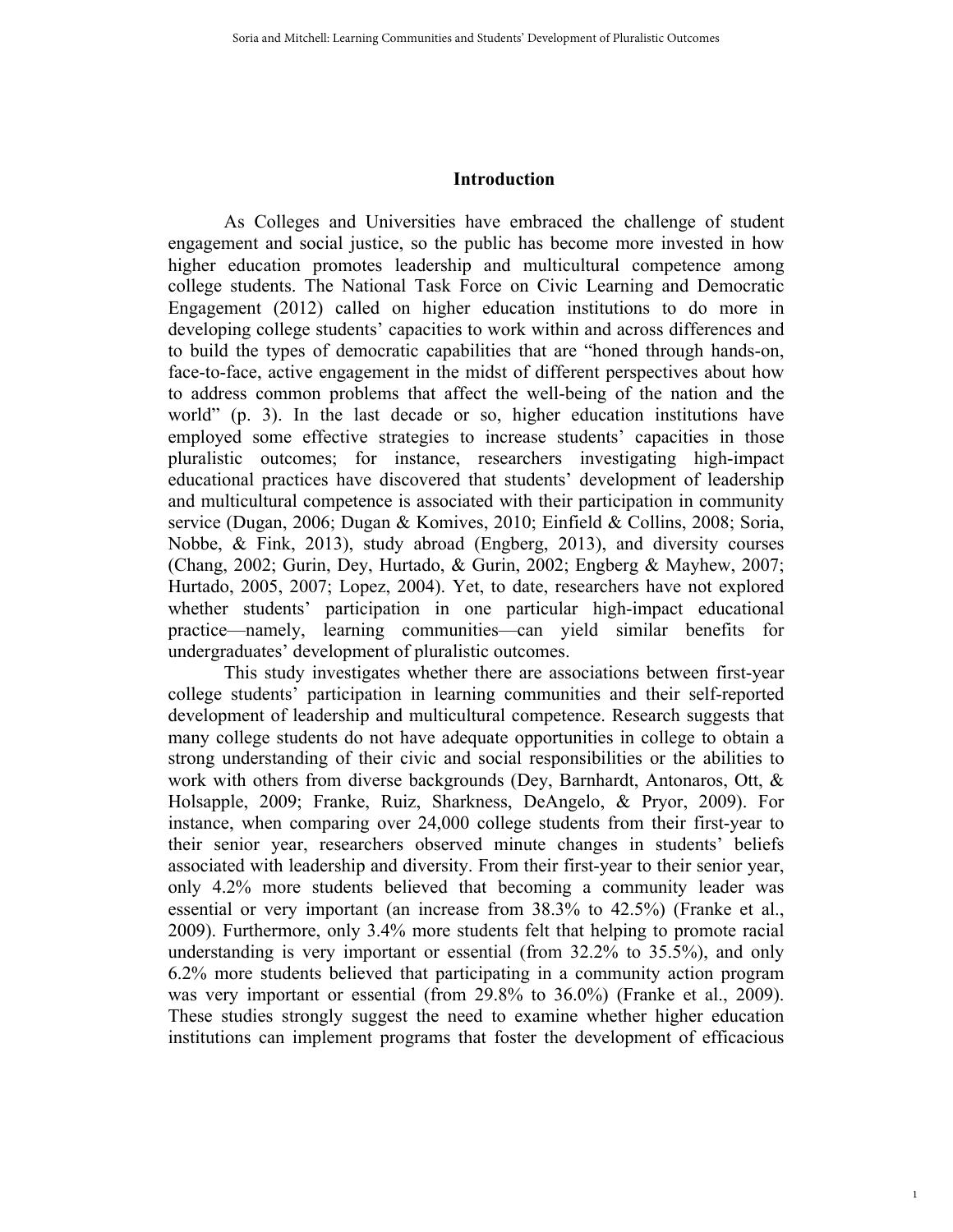leaders who possess the abilities to work across differences. We pursued this study to examine whether learning communities have the potential to promote students' development of these vital outcomes.

## **Learning Communities**

As described by Cross (1998), learning communities may present ideal sites within which students can cultivate their leadership and multicultural competencies. While Cross considered learning communities as "groups of people engaged in intellectual interaction for the purpose of learning" (1998, p. 4), in this paper, we defined them as two or more academic classes linked across a common theme (Lardner, 2005). Cross (1998) suggested that learning communities offer collaborative learning spaces within which students can co-construct knowledge and meaning interdependently. Lardner (2005) characterized learning communities as a reform effort that "create[s] educational opportunities for developing the habits of mind necessary to participate effectively and collaboratively in a pluralistic and democratic society" (p. 28). Learning communities can also foster active over passive learning, emphasize cooperation instead of competition, and feature community-based versus isolated learning experiences (Cross, 1998). Shared and collaborative learning is a nearly universal aspect of learning communities, given that students are enrolled in common classes connected around a theme—and it is these types of learning environments that can increase students' openness to diversity, personal and interpersonal development, greater affinity for peers, and engagement in the academic classroom (Cabrera, Nora, Bernal, Terenzini, & Pascarella, 1998; Johnson & Johnson, 1994; Rendon, 1994; Pascarella & Terenzini, 2005; Whitt, Edison, Pascarella, Terenzini, & Nora, 2001).

By their nature, learning communities often feature small class sizes, which helps to foster the development of supportive peer groups and encourages students' involvement in the classroom (Johnson, Johnson, & Smith, 1998). The small, collaborative nature of learning communities also engenders a sense of educational citizenship in college students, particularly a sense of responsibility to help classmates meet learning outcomes (Jehangir, Williams, & Pete, 2011; Lenning & Ebbers, 1999; Tinto, 1995; Tinto, Goodsell, & Russo, 1993; Tinto, Goodsell Love, & Russo, 1994; Tinto & Russo, 1994; Tinto, Russo, & Kadel, 1994). With this enhanced sense of responsibility for others, it may not be a surprise to discover that students who participate in learning communities are also more likely to be involved in organized activities and become peer leaders in new student orientation programs (Brower, 1997; Johnson & King, 1996).

Cross (1998) linked the goals of learning communities to those of servicelearning, noting that the pedagogical virtues of service-learning—diversity, community, and engagement—are resonant themes: communities help students to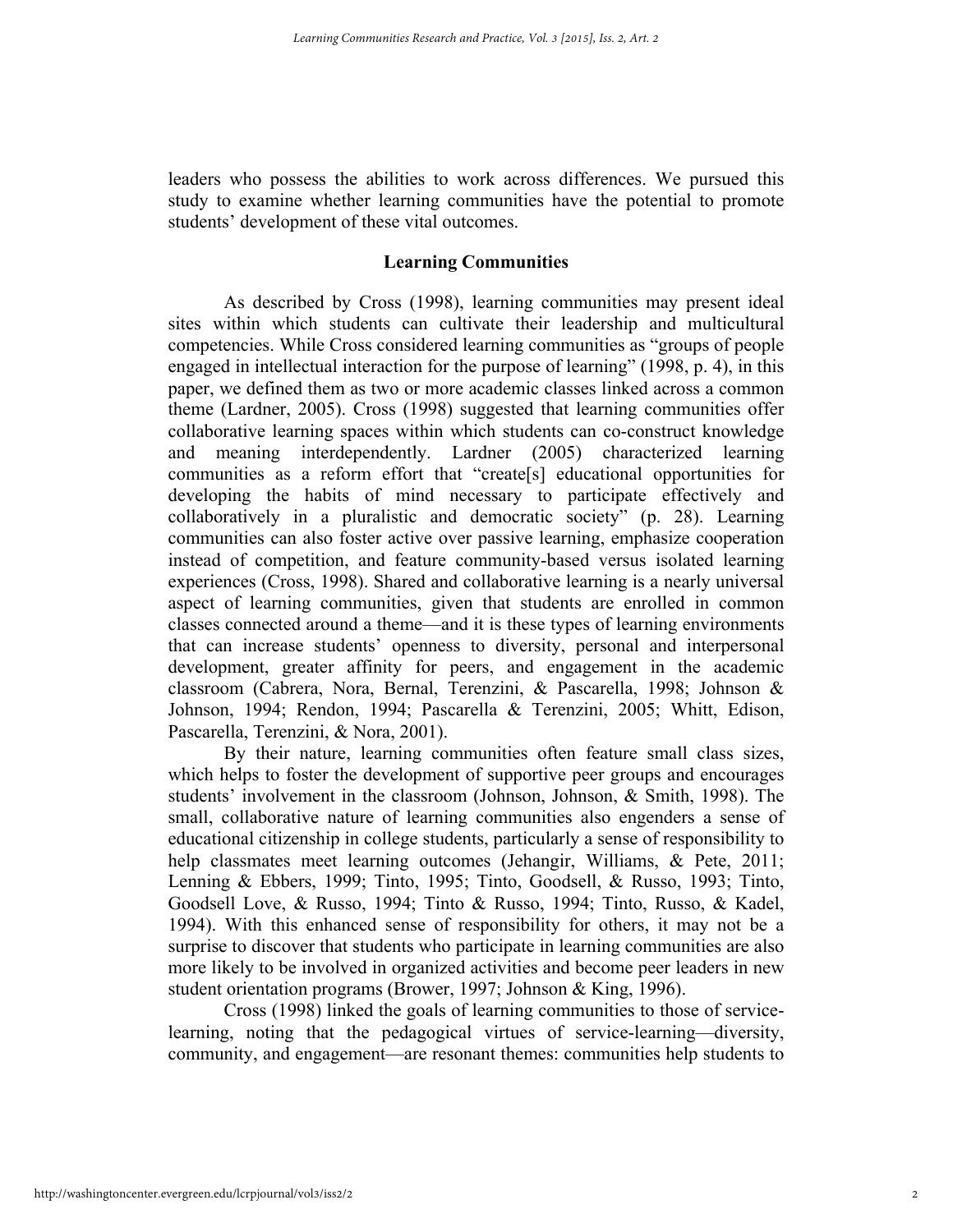construct knowledge together; diversity allows students to hear a spectrum of voices with different interpretations and ways of understanding the world; and engagement encourages students to become more active learning participants rather than spectators in the classroom (Cross, 1998). Researchers have suggested these three themes are congruent in students' experiences within learning communities. For instance, Wynn Sr., Mosholder, and Larsen (2014) proposed that learning communities that feature collaborative learning environments, problem-based learning, and peer modeling can provide cognitive scaffolding and prompt students to engage in metacognitive reflection. Similarly, Cabrera, Crissman, Bernal, Nora, Terenzini, and Pascarella (2002) found that collaborative learning environments motivated students toward personal development, including openness to diversity. These conditions can support postformal thinking—the types of cognitive abilities that enable students to understand the complexities of diverse perspectives. Learning communities may therefore encourage students' leadership development by enhancing educational citizenship and promoting purposeful engagement with community-based work (Pike, Schroeder, & Berry, 1997; Roconi, 2011; Zhao & Kuh, 2004).

As a high-impact educational practice, learning communities can also increase the likelihood that students will interact with peers from diverse backgrounds. Kuh (2008) suggested high-impact activities provide students with opportunities for increased interactions with faculty and peers about substantive matters and over an extended period of time. Indeed, students who participate in learning communities are more likely to have serious discussions with students whose political and religious beliefs, race or ethnic background, age, economic and social background, and country of origin are different from their own (Rocconi, 2011). Students who report positive interactions with diverse peers tend to have higher cultural and social awareness and perspective-taking skills (Astin, 1993; Hurtado, 2007); a greater sense of empowerment to enact social change and to be involved in civic matters (Sax, 2000); and a greater pluralistic orientation and concern for the public good (Hurtado, 2007). These are the types of conditions that can foster students' development of multicultural competence.

The purpose of this study is to investigate whether first-year students' participation in learning communities is associated with their self-reported development of leadership and multicultural competence. In this study, we used four interrelated concepts to define leadership: students' self-awareness, selfreported leadership skills, ability to work with others, and sense of responsibility for the social good. Here we define leadership in the same vein as research that has connected leadership to self-awareness, interpersonal skills, and personal social responsibility (Astin & Astin, 2000; Fincher, 2009; Komives, Owen, Longerbeam, Mainella, & Osteen, 2005; Kouzes & Posner, 2002; Rath & Conchie, 2009). Additionally, multicultural competence is defined as the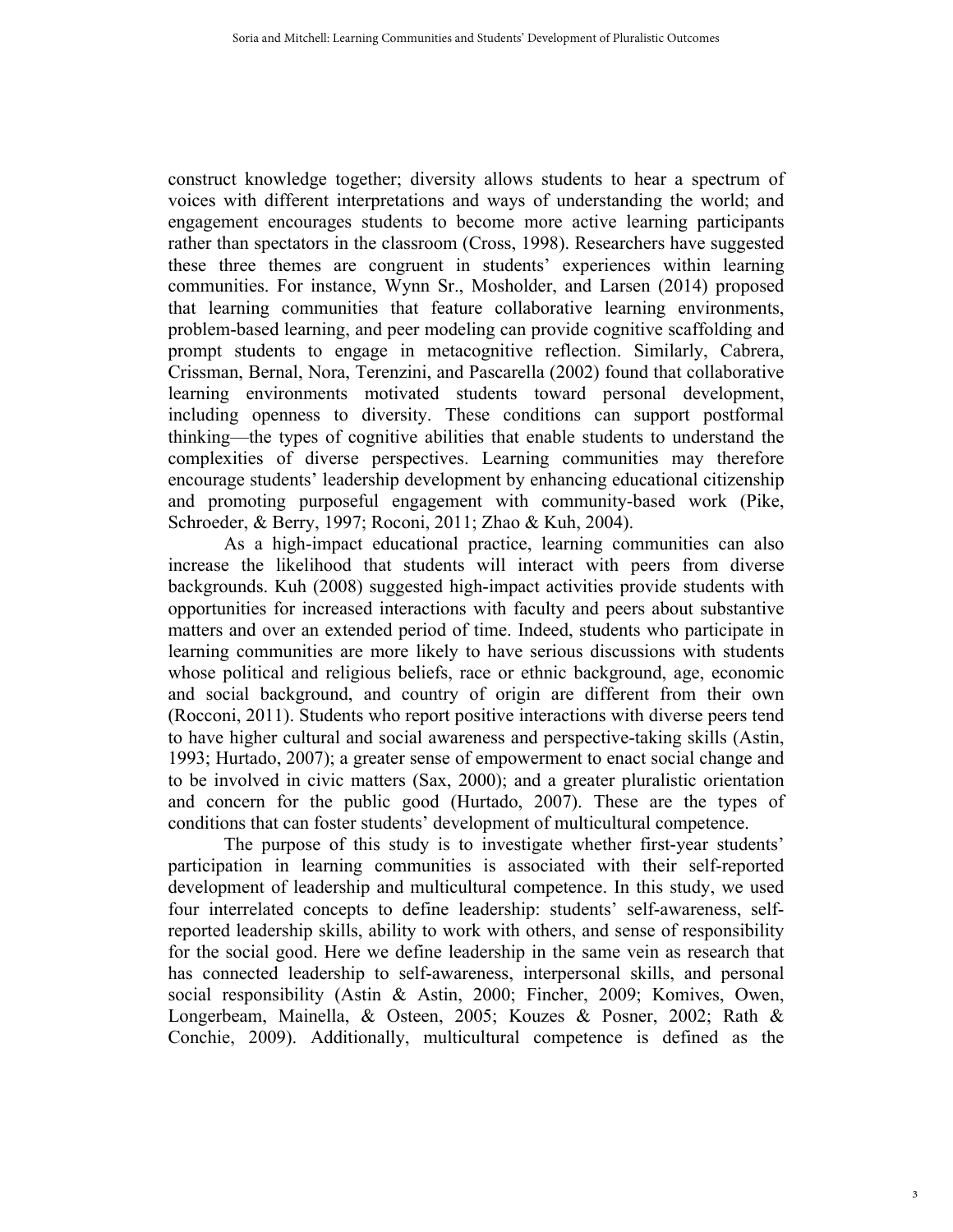appreciation of other cultures and the ability to work with others from diverse cultural backgrounds, a definition similar to that offered by Pope and Reynolds (1997). Taken together, these two developmental areas constitute a model of leadership that supports pluralistic outcomes (Hurtado & DeAngelo, 2012; Dey et al., 2009).

# **Conceptual Framework**

The conceptual framework for this study is built upon Astin's (1993) wellestablished input-environment-output model. Astin hypothesized that the background characteristics of college students (inputs) and relevant aspects of the college experience (environment) influence (outcomes). Adhering to this model, controls for inputs (i.e., sex, racial/ethnic identity, and perceptions of pre-college leadership and multicultural competence) and additional college experiences (e.g., campus climate, sense of belonging, residence, participation in first-year seminars) were included as separate blocks in the models predicting students' multicultural competence and leadership development so as to isolate their contributions from the focal independent variable—students' participation in learning communities.

# **Methods**

We utilized student survey data derived from the Student Experience in the Research University (SERU) survey, which was distributed as a census survey to all eligible undergraduate students enrolled at six large public research institutions in spring 2012. In the survey, students were asked to report their participation in learning communities—defined in the survey as "two or more classes linked across a common theme." We included additional items in factor analysis to develop independent control variables (academic engagement, sense of belonging, frequency of faculty interactions, and campus climate) and dependent variables (leadership skills and multicultural competence). The participating institutions provided additional control variables while students provided other controls by answering items in the survey. After factor analysis, we used hierarchical multiple regression analyses to examine relationships between students' participation in learning communities and the dependent variables controlling for additional variables.

#### **Instrument**

The SERU survey is administered every year to several institutions that participate in the SERU consortium. The SERU survey sampling plan is a census scan of the undergraduate experience: at each participating institution, all undergraduates enrolled in spring 2012 who were also enrolled at the end of the prior term were included in the web-based questionnaire, with the majority of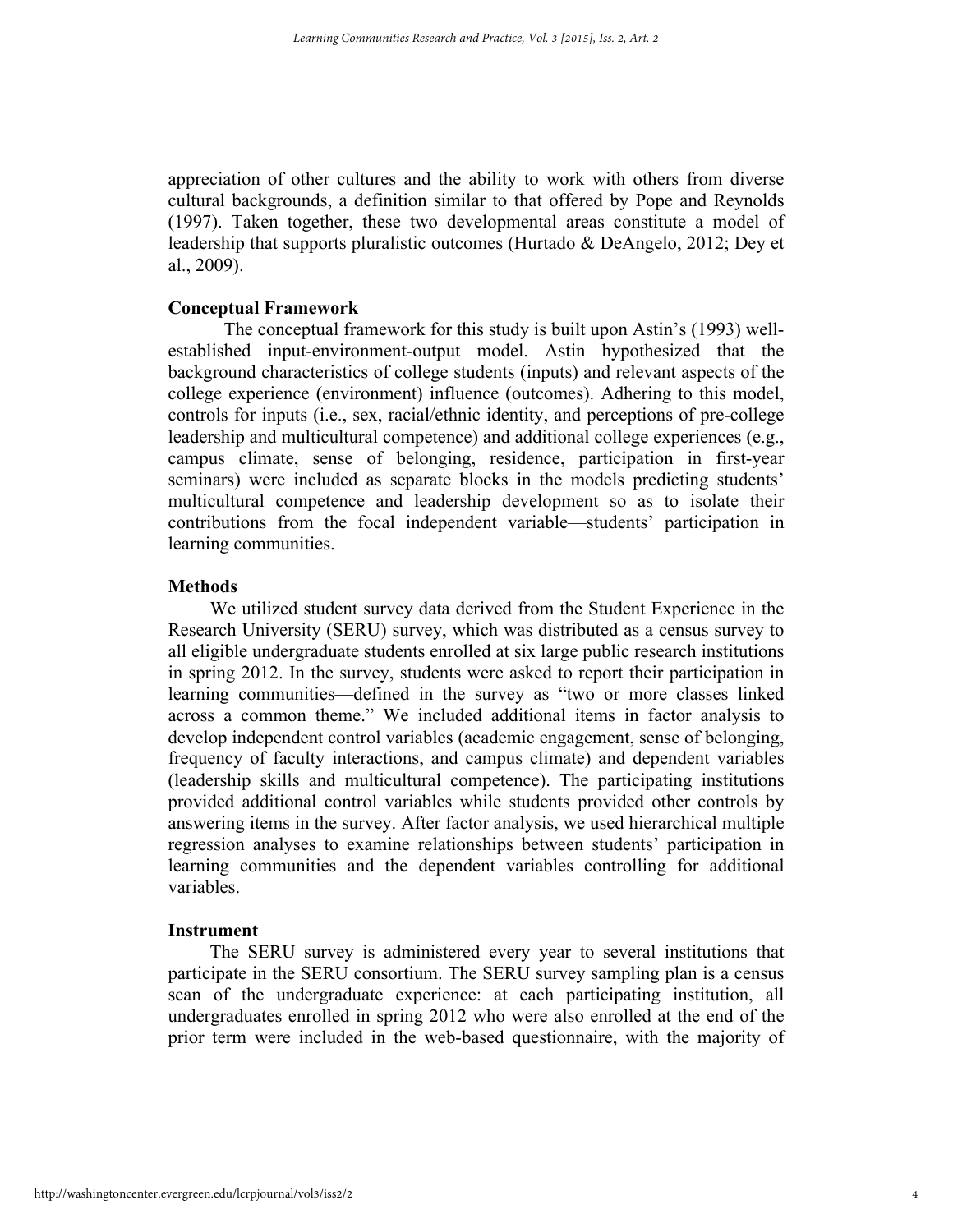communication occurring by electronic mail. In the survey, each student answered a set of core questions and was randomly assigned one of four modules containing items focused specifically on a research theme. Items used in this analysis were derived from a module assessing students' involvement in high-impact educational practices, including their participation in learning communities.

# **Participants**

The SERU survey was administered to over 147,170 undergraduate students across six large public universities classified by the Carnegie Foundation as having very high research activity. The average institutional level response rate was  $27\%$  ( $n = 39,736$ ). The data set for this study was comprised of items embedded in an academic and global engagement module of the SERU survey that was randomly assigned to between 20% and 40% of first-year non-transfer students, depending upon the institutions' preferences  $(n = 1,701)$ . The first-year students in this study were primarily White and female. Asian students constituted the largest proportion of students of color (Table 1). The sample is relatively representative of the average demographic composition of the participating institutions, except that one institution had more males than females enrolled in spring 2012 and four of the six institutions had lower proportions of Asian students than were represented in the overall response group.

# **Measures**

# *Block One: Demographic and Pre-College Leadership and Multicultural Competence Variables*

Participating institutions provided sex, race, and ethnicity variables. Sex was dummy-coded with males as the referent category, and the racial and ethnic groups were dummy-coded with White students and students with unknown racial/ethnic identity as the common referent categories (Table 1). We included students' status as first-generation—the first in their families to earn a bachelor degree. In the survey, students indicated both their mother's highest level of education and their father's highest level of education, variables which were combined to the singular first-generation status variable.

Also included in this block were students' reports of their pre-college leadership and multicultural competence. Rather than using change or growth scores in regression models, Pascarella, Wolniak, and Pierson (2003) suggested the inclusion of a statistical control for the pretest measures. When a statistical control for the pretest measure is included in the analysis, the impact of the independent variables on the posttest scores is functionally the same as the impact of the same independent variables on the growth or gains made from the pretest to the posttest. Students reported their leadership abilities in four areas when they first started at their institution: ability to lead, interpersonal (social) skills,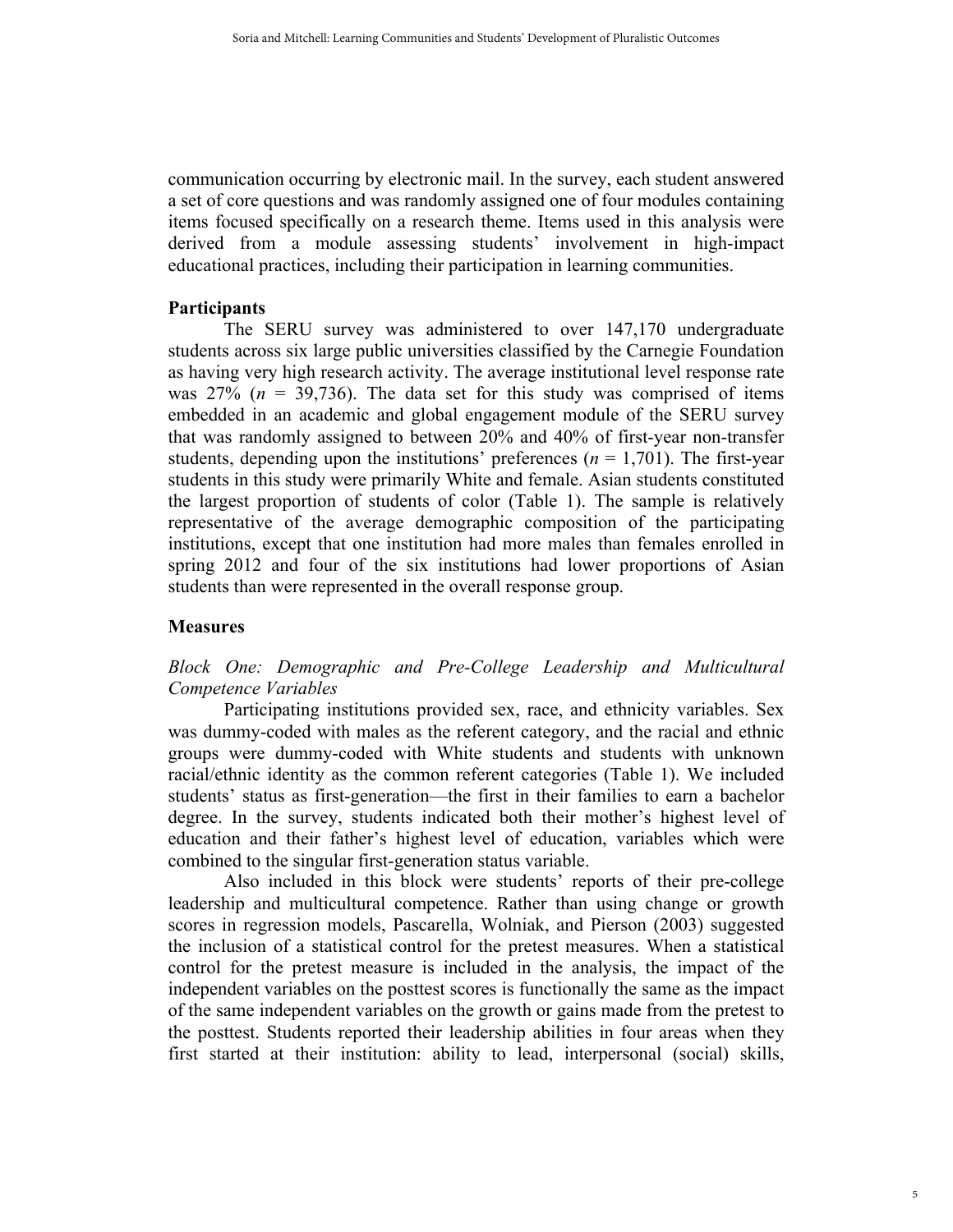understanding of the importance of personal social responsibility, and selfawareness and understanding. The scales for those four items ranged from 1= very poor to  $6 =$  excellent. In addition, students' reported their multicultural competence when they started at the institution in four areas: appreciation of cultural and global diversity, ability to work with people from other cultures, comfort in working with people from different cultures, and ability to appreciate, tolerate, and understand racial and ethnic diversity. The scales for these four items ranged from  $1$  = very poor to  $6$  = excellent.

# *Block Two: College Experience Control Variables*

Students participate in a variety of first-year programs and experiences that also have important developmental outcomes (Keup & Barefoot, 2005; Soria, 2015), such as first-year seminars, common book programs, and living-learning communities. We control for the effect of participating in these types of activities to ascertain the effects of learning communities above and beyond the effects of other first-year programs. To that end, the analysis included students' participation in first-year seminars, common book programs, and living-learning communities, as well as whether they lived on campus or in fraternities or sororities. The frequency of students' participation in those programs and their residence locations are reported in Table 1.

In our analysis, we also included as control variables other aspects of students' experiences that have been positively associated with student development, including their academic engagement, faculty interactions, perception of campus climate, and sense of belonging (Soria, 2015; Soria & Troisi, 2014; Soria, Snyder, & Reinhard, 2015; Stebleton, Soria, & Cherney, 2013). Measures of academic engagement included the frequency with which students had contributed to class discussions, asked insightful questions in class, interacted with faculty in classes, and brought up ideas or concepts from different courses during class discussions. Those items were scaled  $1 =$  never to  $6 =$  very often, and they had good internal reliability ( $\alpha$  = .86), as has also been demonstrated in prior research (Soria & Troisi, 2014).

Students were asked to indicate their sense of belonging on campus through two items that assessed their satisfaction with academic and social experiences, including whether they would re-enroll at the same campus. Congruent with other studies (Soria, 2012; Soria & Stebleton, 2013; Soria, Troisi, & Stebleton, 2012), these items had good internal reliability ( $\alpha$  = .84). Students were also asked to indicate the frequency with which they had interacted with faculty outside of class—communicating with faculty by email or in person, seeking help from instructors when needed, and talking with instructors about course concepts outside of class. These items were scaled  $1 =$  never to  $6 =$  very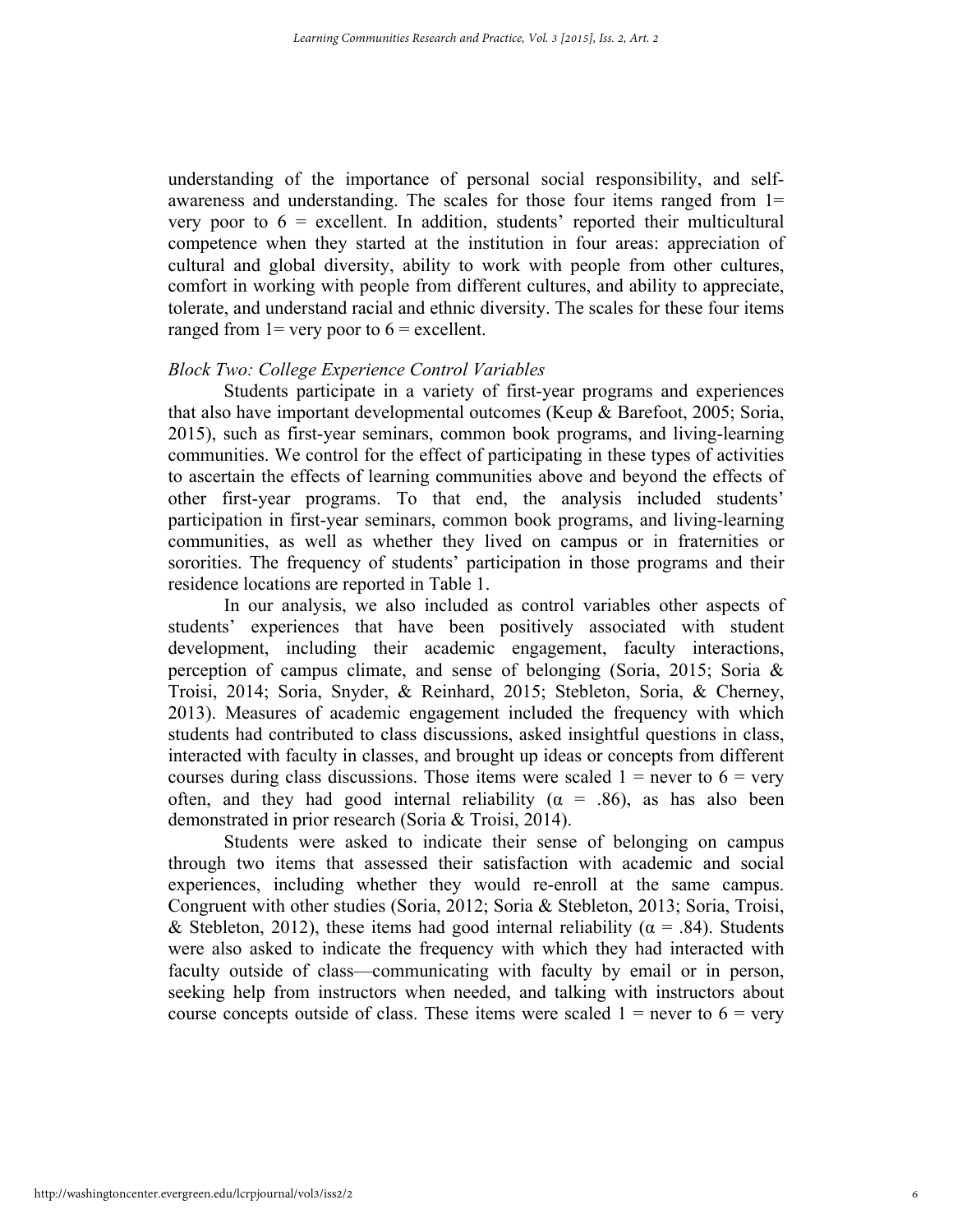often and had good internal reliability ( $\alpha$  = .71), a finding similar to that of other researchers (Soria & Bultmann, 2014).

Finally, students' perception of campus climate was measured through six items that asked them to indicate their agreement that students were respected on campus regardless of their race or ethnicity, religious beliefs, sexual orientation, political beliefs, gender, or economic or social class. These items were scaled  $1 =$ strongly disagree to 6 = strongly agree and they had good reliability ( $\alpha$  = .87) as in other studies (Soria & Bultmann, 2014).

### *Block Three: Participation in Learning Communities*

In the survey, students were asked to indicate whether they had previously or were currently participating in a variety of high-impact educational activities, one of which was learning communities. Students were required to select either "yes, doing now or have done" or "no" in response to this item. In the sample, 25.16% of first-year students  $(n = 428)$  reported they were currently or had formerly participated in a learning community (Table 1). None of the six participating institutions had 100% of first-year students who participated in learning communities. One of the institutions had 36.8% of first-year students participating in learning communities while the other five institutions had between 19.9% and 26.2% of first-year students who participated.

# *Dependent Variables: Leadership and Multicultural Competence*

Students indicated their current level of proficiency in eight different areas that were used to measure their leadership and multicultural competence. Students rated their leadership development on four survey items: current ability to lead; interpersonal (social) skills; understanding of the importance of personal social responsibility; and self-awareness and understanding. The scales for those four items ranged from  $1=$  very poor to  $6=$  excellent. The items had good internal reliability ( $\alpha$  = .74), which was congruent with Soria, Roberts, and Reinhard's (2015) study that also utilized those items to measure undergraduates' leadership development.

Students rated their multicultural competence on four survey items: s their current appreciation of cultural and global diversity, ability to work with people from other cultures, comfort in working with people from different cultures, and ability to appreciate, tolerate, and understand racial and ethnic diversity. The scales for these four items ranged from  $1=$  very poor to  $6=$  excellent. The items had good internal reliability ( $\alpha$  = .84), which was similar to that found in (Soria, 2015), which also utilized those items to measure undergraduates' multicultural competency.

# **Data Analysis**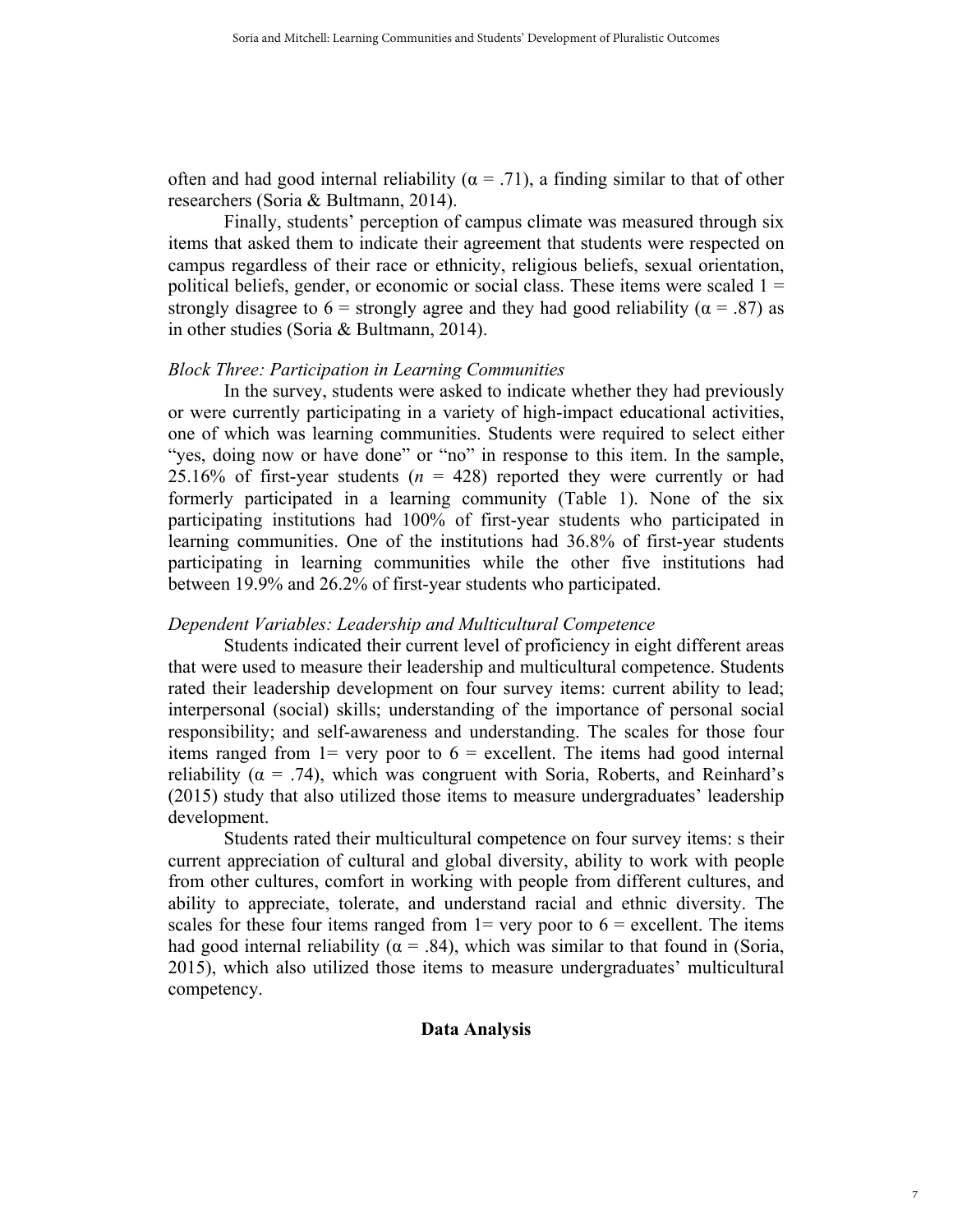We used SPSS 21.0 for all data analyses. We utilized a factor analysis for the purpose of data reduction—to explain a larger set of measured variables with a smaller set of latent constructs (Henson & Roberts, 2006). To develop the dependent and independent measures used in this study, we computed a factor analysis on 24 items with oblique rotation (promax). Rather than rely upon Kaiser's eigenvalue rule (which can overestimate the number of factors), the scree plot test (which can suffer from subjectivity and variability), or Bartlett's test (which is sensitive to sample size), we used Velicer's (1976) minimum average partial (MAP) method, Ruscio and Roche's (2012) comparative data (CD) technique, Horn's (1965) parallel analysis (PA) method, and Raiche, Roipel, and Blais's (2006) optimal coordinate (OC) method to estimate the factors (Courtney, 2013; Zwick & Velicer, 1986).

Procedures for conducting the analyses followed those outlined by Courtney (2013) to analyze the data using SPSS R-Menu v2.0 (Basto & Pereira, 2012). The results suggested retaining six factors. Because of this evidence, we retained six factors that measured students' academic engagement, faculty interactions, leadership development, multicultural competence, campus climate, and sense of belonging. We computed factor scores using the regression method and saved them as standardized scores with a mean of zero and a standard deviation of one.

| Descriptive Statistics for Tartactes Osca in Amarysis |       |       |                                               |
|-------------------------------------------------------|-------|-------|-----------------------------------------------|
| Categorical Variables Used in Analysis                | n     | %     | Coding                                        |
| Common book reading participation                     | 513   | 30.16 |                                               |
| First-year seminar participation                      | 776   | 45.62 | $0 = no$ ; $1 = doing now$                    |
| Living-learning community participation               | 180   | 10.58 | or have done                                  |
| Learning community participation                      | 428   | 25.16 |                                               |
| Female                                                | 1,030 | 60.55 | $0 = male$ ; 1 = female                       |
| First-Generation                                      | 467   | 27.45 | $0 =$ non-first-generation;                   |
|                                                       |       |       | $1 =$ first-generation                        |
| International                                         | 70    | 4.11  | $0 =$ White students and                      |
| Hispanic                                              | 200   | 11.76 | students<br>without                           |
| American Indian or Native American                    | 23    | 1.35  | an<br>identified                              |
| Asian                                                 | 511   | 30.04 | race<br><sub>or</sub><br>ethnicity; $1 = yes$ |
| <b>Black</b>                                          | 54    | 3.17  |                                               |
| Lived in a fraternity or sorority                     | 57    | 3.35  | $0 =$ lived at home or off-                   |
| Lived on campus                                       | 1,461 | 85.89 | campus; $1 = yes$                             |

Table 1

*Descriptive Statistics for Variables Used in Analysis*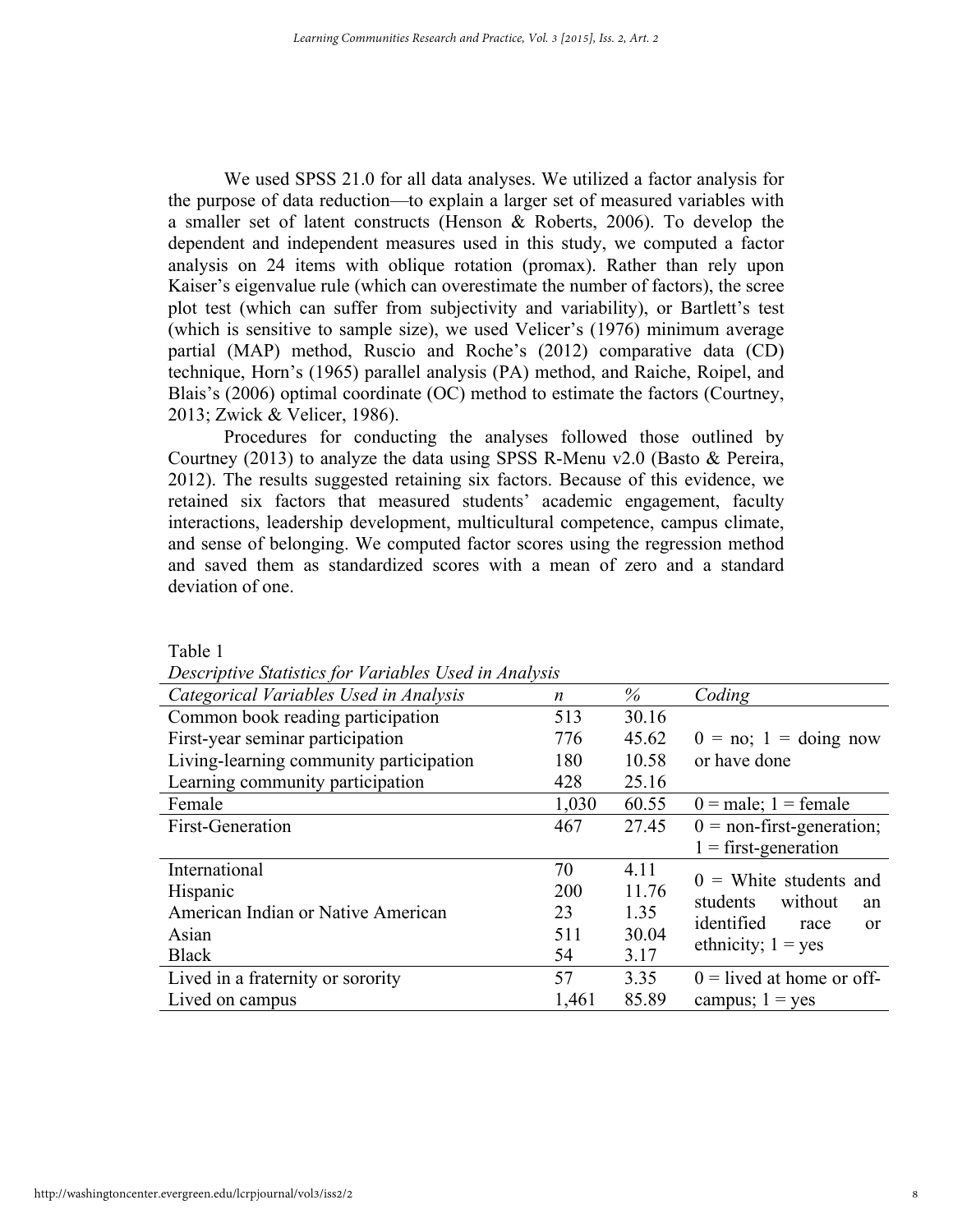We used hierarchical regression to examine associations between students' participation in learning communities and their development of leadership and multicultural competence. We examined assumptions of multicollinearity, homoscedasticity, linearity, and independent/normal errors. The analyses suggested that multicollinearity assumptions were not violated (tolerance statistics and variance inflation factors were with acceptable ranges). In testing homoscedasticity, we observed suggested random scatter and variability in scatterplots of standardized residuals against the standardized predicted values. We found evidence of normality in histograms of standardized residuals and normal probability plots that compared the distribution of standardized residuals to a normal distribution. Our examination of matrix scatterplots suggested that the relationships between the predictor and outcome variables were relatively linear. The residual errors were also consistently independent across the models.

#### **Results**

The results of the first hierarchical regression analysis predicting students' leadership development suggested that students' pre-college demographic characteristics and self-reported leadership when they started college explained 55.4% of the variance in students' current leadership abilities (Table 2). The second block—which included students' academic engagement, faculty interactions, perceptions of campus climate for diversity, sense of belonging, participation in first-year seminars and living-learning communities, and residence on campus or in fraternities or sororities—explained 3.7% of the variance in leadership development. Finally, the third block containing students' participation in learning communities explained 0.1% of the variance in students' leadership development—a significant, although small, amount of variance (*p* < .001) above and beyond that explained by the variables entered in the first two blocks.

The results of the analysis suggest that all of first-year students' perceptions of their pre-college leadership and multicultural competencies were significant and positively  $(p < .001)$  associated with their current level of leadership skills. Examinations of the standardized coefficients suggests the singular items with the largest magnitudes included students' understanding of the importance of personal social responsibility ( $β = .225, p < .001$ ), interpersonal skills ( $\beta$  = .191,  $p < .001$ ), ability to lead ( $\beta$  = .190,  $p < .001$ ), and self-awareness ( $\beta$  = .177,  $p < .001$ ). Students who participated in a common book reading program were also more likely to report greater leadership development over their peers who did not participate in such a program ( $β = .033, p < .05$ ). Additionally, students' perceptions of campus climate, sense of belonging, and faculty interactions were positively associated with their leadership development. Finally, first-year students who participated in learning communities reported significantly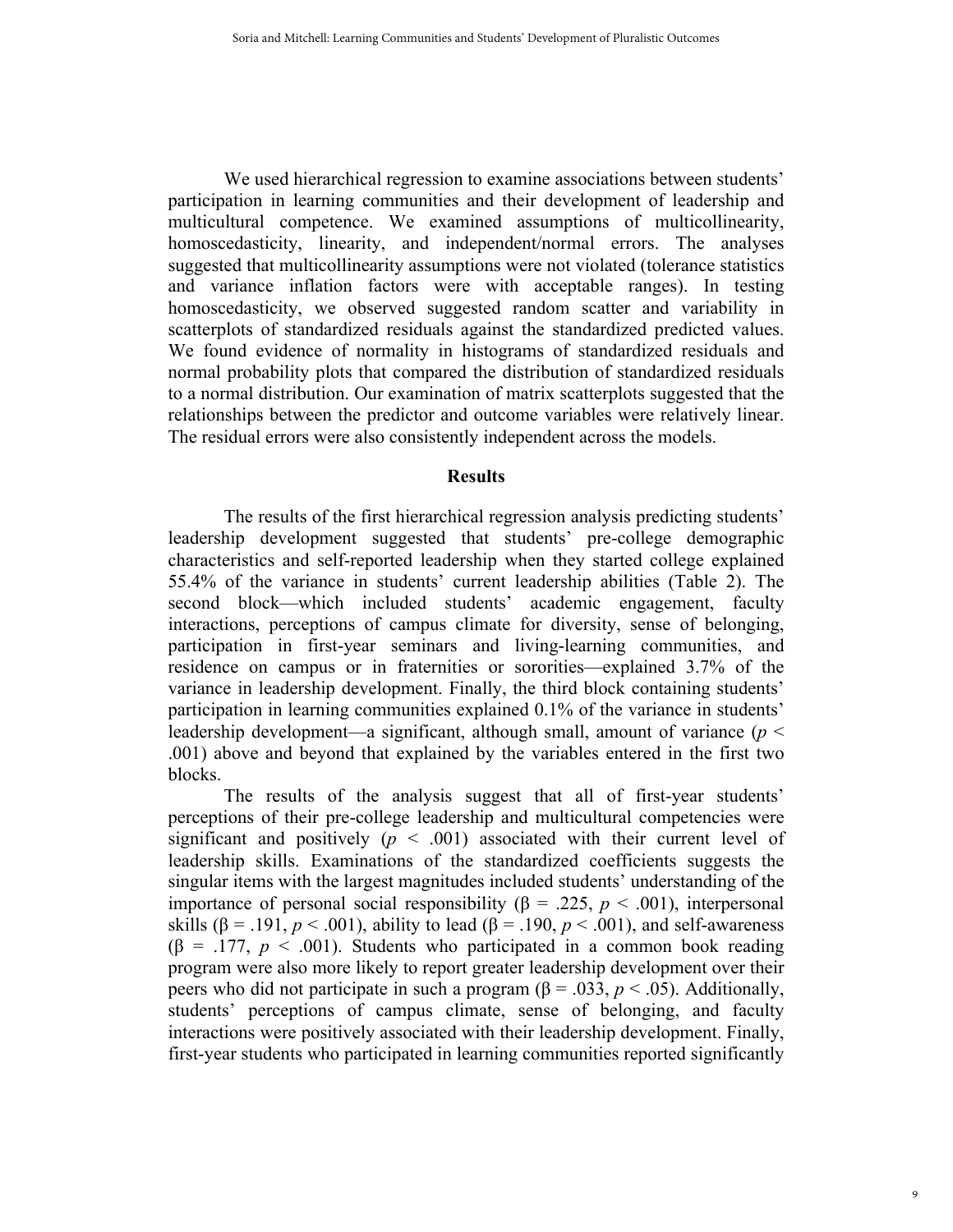greater leadership development over their peers who did not participate in learning communities ( $\beta$  = .039, *p* < .01).

The results of the second hierarchical regression analysis predicting students' development of multicultural competence suggested that students' precollege demographic characteristics and rating of leadership and multicultural competence when they started college explained 43.0% of the variance in students' current multicultural competence (Table 2). The second block containing items related to students' collegiate experiences explained 8.7% of the variance in students' multicultural competence. Finally, the third block containing students' participation in learning communities explained 0.5% of the variance in students' multicultural competence—again, a small, although significant, amount of variance  $(p < .001)$  above and beyond that explained by the variables entered in the first two blocks.

The results also suggest that the items reflecting students' perceptions of their leadership and multicultural competence when they arrived on campus were all significantly and positively associated with their current perceptions of multicultural competence. As might be expected, most of the items measuring students' pre-college multicultural competence had the largest magnitude in this block. Compared to their peers, Native American and American Indian students were more likely to report development in their multicultural competence ( $\beta$  = .154,  $p < .001$ ). As in the first model, students who participated in a common book reading program reported greater development in their multicultural competence than their peers ( $\beta$  = .039,  $p$  < .05). Students' perception of campus climate, academic engagement, and sense of belonging were also positively and significantly associated with their development of multicultural competence. Finally, students who participated in learning communities reported a significantly higher development of multicultural competence compared to their peers who did not participate in learning communities ( $β = .075, p < .001$ ).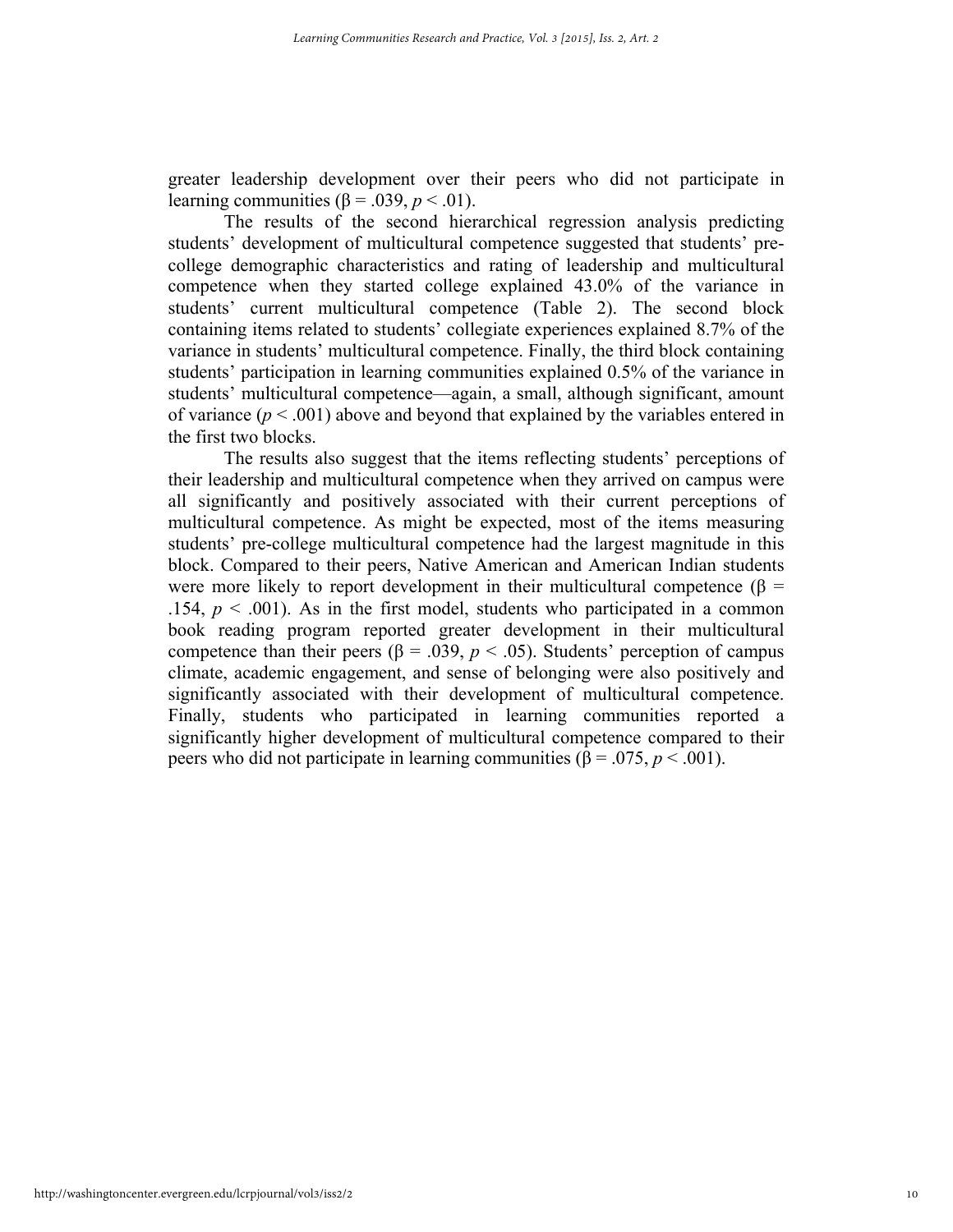Table 2 *Hierarchical Regression Analysis Predicting Students' Leadership Development and Multicultural Competence*

|                                                                          | Leadership Development |          |           |               | Multicultural Competence |          |           |               |
|--------------------------------------------------------------------------|------------------------|----------|-----------|---------------|--------------------------|----------|-----------|---------------|
| Predictor                                                                | $\bf{B}$               | ß        | <b>SE</b> | $\mathcal{D}$ | $\bf{B}$                 | ß.       | <b>SE</b> | $\mathcal{D}$ |
| (Constant)                                                               | $-3.734$               |          | .113      | ***           | $-2.975$                 |          | .127      | ***           |
| <b>Block One: Student Background Characteristics</b>                     |                        |          |           |               |                          |          |           |               |
| Female                                                                   | .015                   | .007     | .033      |               | .041                     | .019     | .037      |               |
| International                                                            | $-.093$                | $-019$   | .082      |               | .120                     | .023     | .093      |               |
| Hispanic                                                                 | .079                   | .025     | .053      |               | .090                     | .028     | .060      |               |
| Native American or American Indian                                       | $-198$                 | $-.023$  | .137      |               | .525                     | .058     | .154      | $***$         |
| Asian                                                                    | $-0.056$               | $-0.026$ | .039      |               | $-.043$                  | $-019$   | .044      |               |
| <b>Black</b>                                                             | .027                   | .005     | .093      |               | $-.092$                  | $-0.015$ | .105      |               |
| First-generation                                                         | $-.039$                | $-0.017$ | .038      |               | $-.022$                  | $-.010$  | .043      |               |
| Ability to lead                                                          | .172                   | .190     | .018      | ***           | $-.001$                  | $-.001$  | .020      |               |
| Self-awareness and understanding                                         | .168                   | .177     | .021      | $***$         | .090                     | $-.091$  | .023      | ***           |
| Interpersonal (social) skills                                            | .172                   | .191     | .018      | ***           | .071                     | $-.075$  | .020      | $***$         |
| Understanding the importance of personal social .214<br>responsibility   |                        | .225     | .023      | ***           | .083                     | .084     | .026      | $***$         |
| Comfort working with people from other cultures                          | .068                   | $-.075$  | .027      | $***$         | .221                     | .231     | .030      | ***           |
| Ability to work with people from other cultures                          | .059                   | $-.063$  | .027      | $***$         | .202                     | .205     | .031      | $***$         |
| Ability to appreciate and understand racial and .104<br>ethnic diversity |                        | .110     | .023      | ***           | .081                     | .082     | .026      | ***           |
| Ability to appreciate cultural and global diversity                      | .146                   | .156     | .024      | ***           | .217                     | .222     | .027      | ***           |
| $R^2$                                                                    |                        |          | .554      | ***           |                          |          | .430      | ***           |
| <b>Block Two: College Experiences</b>                                    |                        |          |           |               |                          |          |           |               |
| Lived on campus                                                          | $-.002$                | $-.001$  | .051      |               | .079                     | .026     | .058      |               |
| Lived in a fraternity or sorority                                        | $-.137$                | $-.025$  | .099      |               | .084                     | .014     | .112      |               |
| Participated in a common book reading                                    | .071                   | .033     | .036      | $\ast$        | .568                     | .249     | .041      | $***$         |
| Participated in a first-year seminar                                     | .019                   | .009     | .037      |               | $-.045$                  | $-.021$  | .036      |               |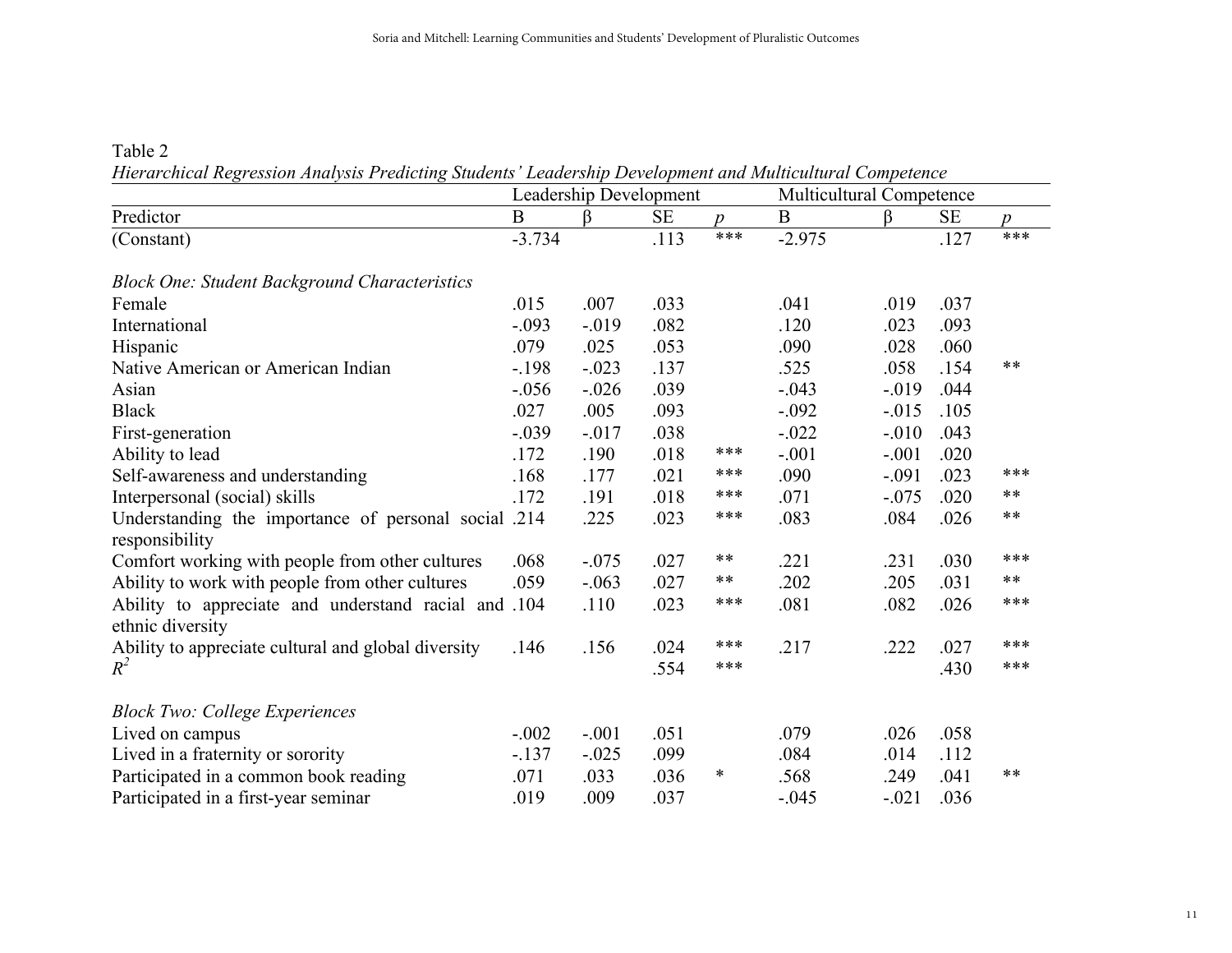| Participated in a living-learning community | $-.033$ | $-.010$ | .053 |        | $-.038$ | $-.011$ | .060 |        |
|---------------------------------------------|---------|---------|------|--------|---------|---------|------|--------|
| Campus climate                              | .034    | .034    | .017 | *      | .061    | .058    | .019 | $***$  |
| Academic engagement                         | .009    | .009    | .020 |        | .053    | .051    | .023 | $\ast$ |
| Sense of belonging                          | .168    | .168    | .018 | ***    | .052    | .050    | .020 | $\ast$ |
| Faculty interactions                        | .041    | .041    | .019 | $\ast$ | .035    | .033    | .021 |        |
| $R^2$ Change                                |         |         | .037 | ***    |         |         | .087 | ***    |
| <b>Block Three: Learning Community</b>      |         |         |      |        |         |         |      |        |
| Participated in a learning community        | .090    | .039    | .038 | **     | .182    | .075    | .043 | ***    |
| $R^2$ Change                                |         |         | .001 | $***$  |         |         | .005 | ***    |
| $R^2$                                       |         |         | .592 | ***    |         |         | .523 | ***    |

*Note*. \* p < .05; \*\* p < .01; \*\*\* p < .001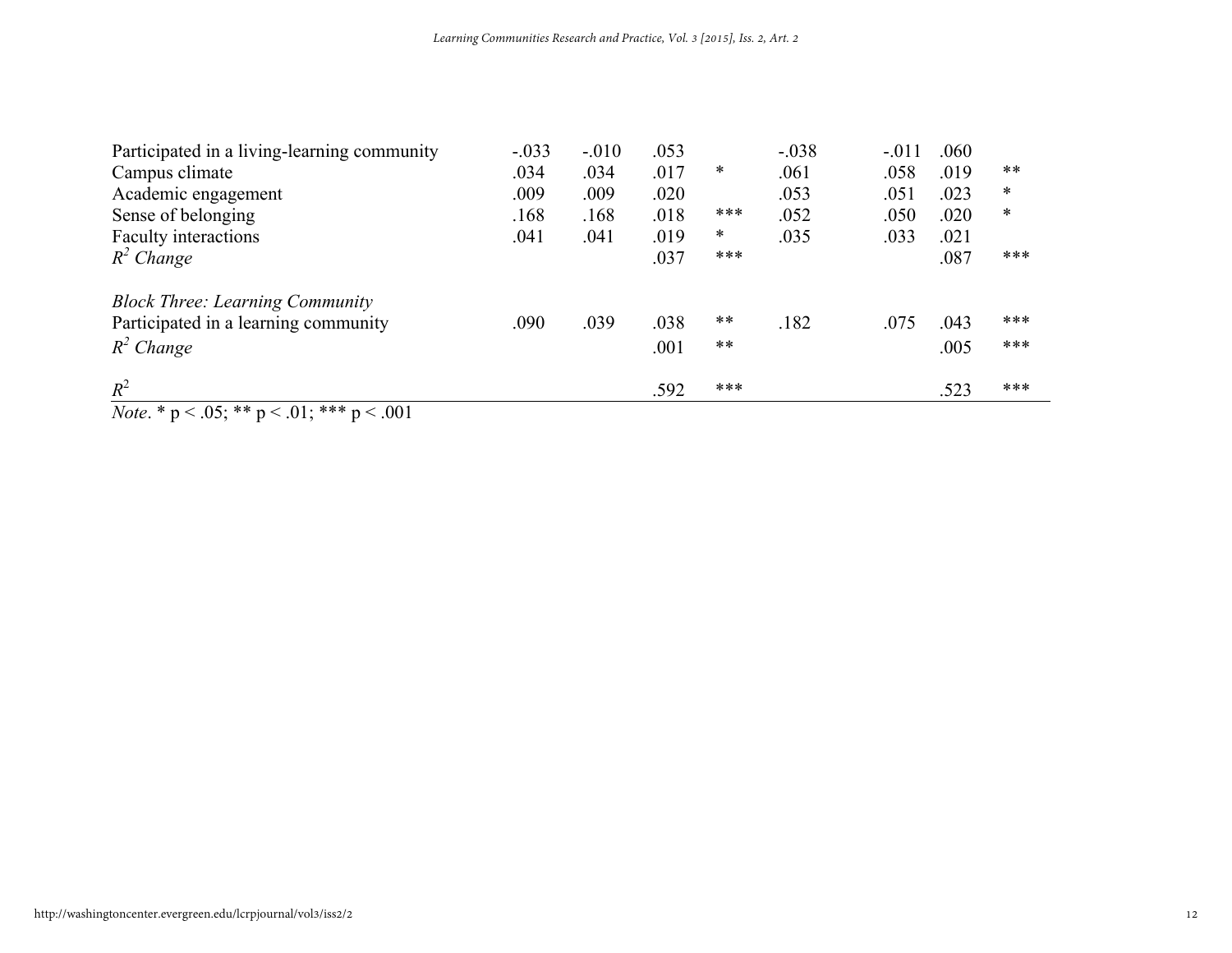# **Discussion and Limitations**

Our work suggests that students who participate in learning communities develop significant and positive leadership and multicultural competence and that these competencies stand out from other collegiate experiences. In this, we add to the burgeoning literature on the benefits of learning communities for undergraduate students by suggesting that the products of these programmatic experiences can extend to more pluralistic outcomes as well. In our review of the literature, we identified several likely aspects of learning communities that promote students' development of these outcomes, including their collaborative learning environments, engaging structures, and the ways in which students are provided with more intensive opportunities to interact with peers who come from diverse backgrounds. Beyond confirming the positive impact of learning communities on pluralist outcomes, our results fit with previous research that associates common book programs with the development of multicultural competence (Soria, 2015).

This study contributes to the evidence in the literature that students' precollege experiences or abilities remain important predictors of their skills and abilities in college (Komives & Johnson, 2009). These results demonstrate the need to account for students' pre-college abilities in research on the development outcomes of programs and services. At the same time, practitioners should take students' pre-college abilities into account when creating learning communities in order to individualize or scaffold learning experiences.

The results of our work also signify the importance of creating inclusive campus environments for students—when first-year college students feel engaged in the classroom, frequently interact with faculty, believe the campus climate is supportive, and feel like they belong, the effects on leadership development and multicultural competence are positive. Lardner (2005) and Jehangir et al. (2011) suggested that scrutinizing positionality and preparedness is incumbent on practitioners developing or facilitating learning communities with inclusive environments. In the same vein, Rocconi (2011) found that several developmental outcomes were indirectly associated with students' participation in learning communities because those learning communities increased students' engagement. And Cabrera et al. (2002) found that collaborative learning environments had the highest effect on critical student development outcomes like analytical skills and openness to diversity. While the present study did not explore those more complex relationships, we found evidence indicating that supportive learning environments impact college students' developmental outcomes.

Several features of learning communities might further help to explain the observed relationships. For instance, Lardner (2003) suggested that learning communities are optimally positioned as communities of practice to invite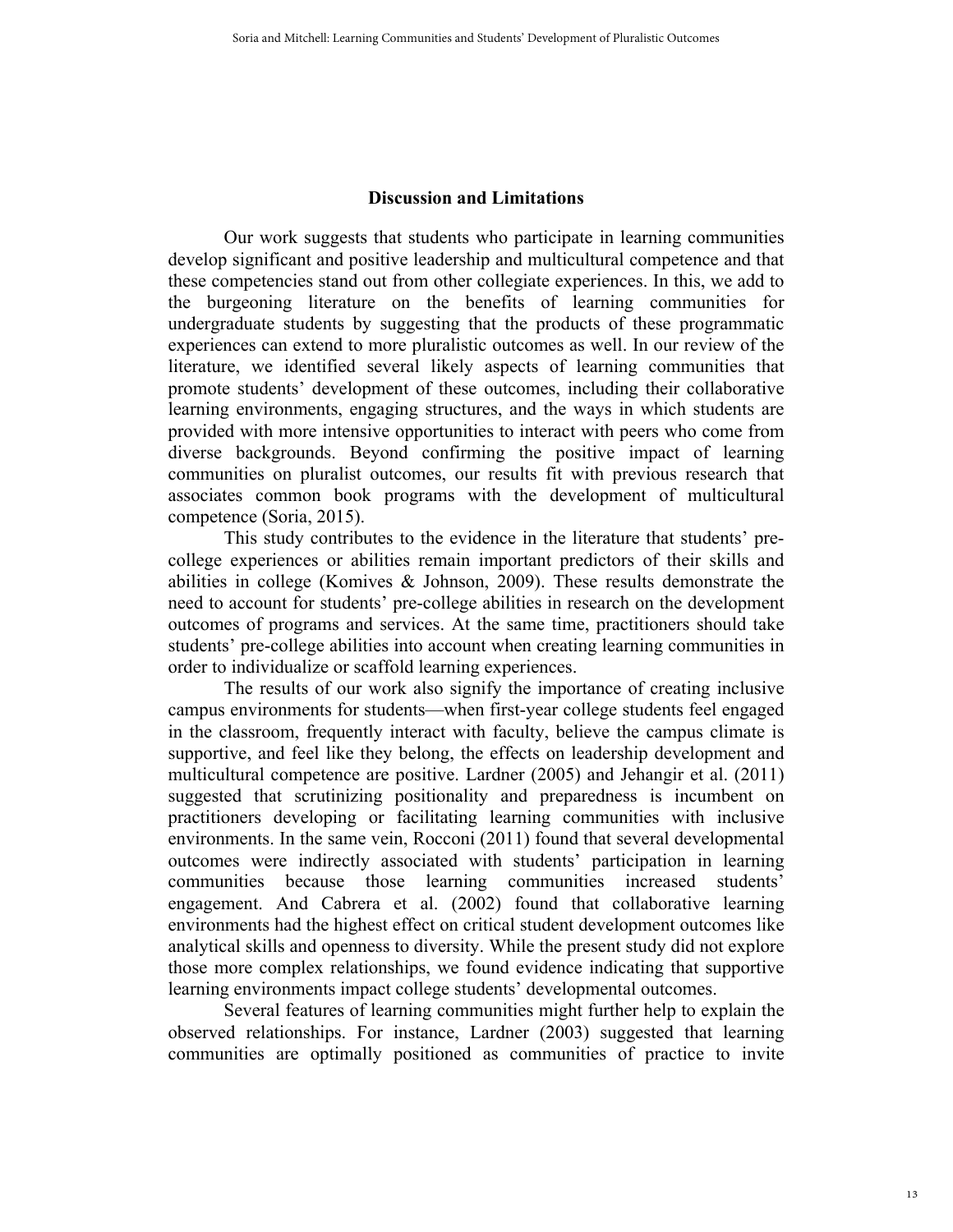underrepresented and diverse learners into the academy, welcome interdisciplinary perspectives, and transform curriculum and pedagogical strategies to be more inclusive of learners from multicultural backgrounds. These factors could, in turn, increase students' multicultural competence by exposing them to multiple interdisciplinary concepts, connecting them to peers from different backgrounds, and helping them to value the unique perspectives of others across society.

There are several limitations to the present study that should be noted and considered when interpreting the results. First, the actual nature of the learning communities is unknown and, given that these learning communities were held at six different universities, we can safely assume that the nature of the courses differed greatly between—and even within—the universities. Second, the particular institutional contexts—that all six universities were large, public, and research extensive—may make this study less generalizable to students attending different institutions (e.g., liberal arts universities, community colleges, etc.). Third, although this study employed procedures to control for the effects of demographics or other collegiate factors, scholars have documented the selfselection bias inherent in learning communities (Zobac, Spears, & Barker, 2014) and have developed more sophisticated analytic procedures for addressing bias than were utilized here (Nosaka & Novak, 2014). Bowman (2011) urged caution when interpreting the results of students' self-reported growth or development because students are often inaccurate in their ratings of measures such as critical thinking.

Learning communities apparently do not explain a large proportion of variance in students' pluralistic outcomes, which means that our results, while statistically significant, may not be as practically significant in terms of solutions for educators seeking to enhance college students' development of pluralistic outcomes. In other words, there may be additional programmatic factors besides learning communities that promote better student outcomes.

Amid the limited explanatory power of learning communities—and the other limitations listed above—we recommend that researchers continue to examine the many ways learning communities may contribute to students' leadership development and multicultural competence. The results of this study suggest that these relationships exist, thus paving a pathway for scholars to engage in future research to examine the particular components of leadership communities that may enhance students' development of pluralistic outcomes. The scholarly and theoretical contributions of this study therefore advance the field of research associated with learning communities. The methods and measures employed in the present study should be adapted by others seeking to advance the field.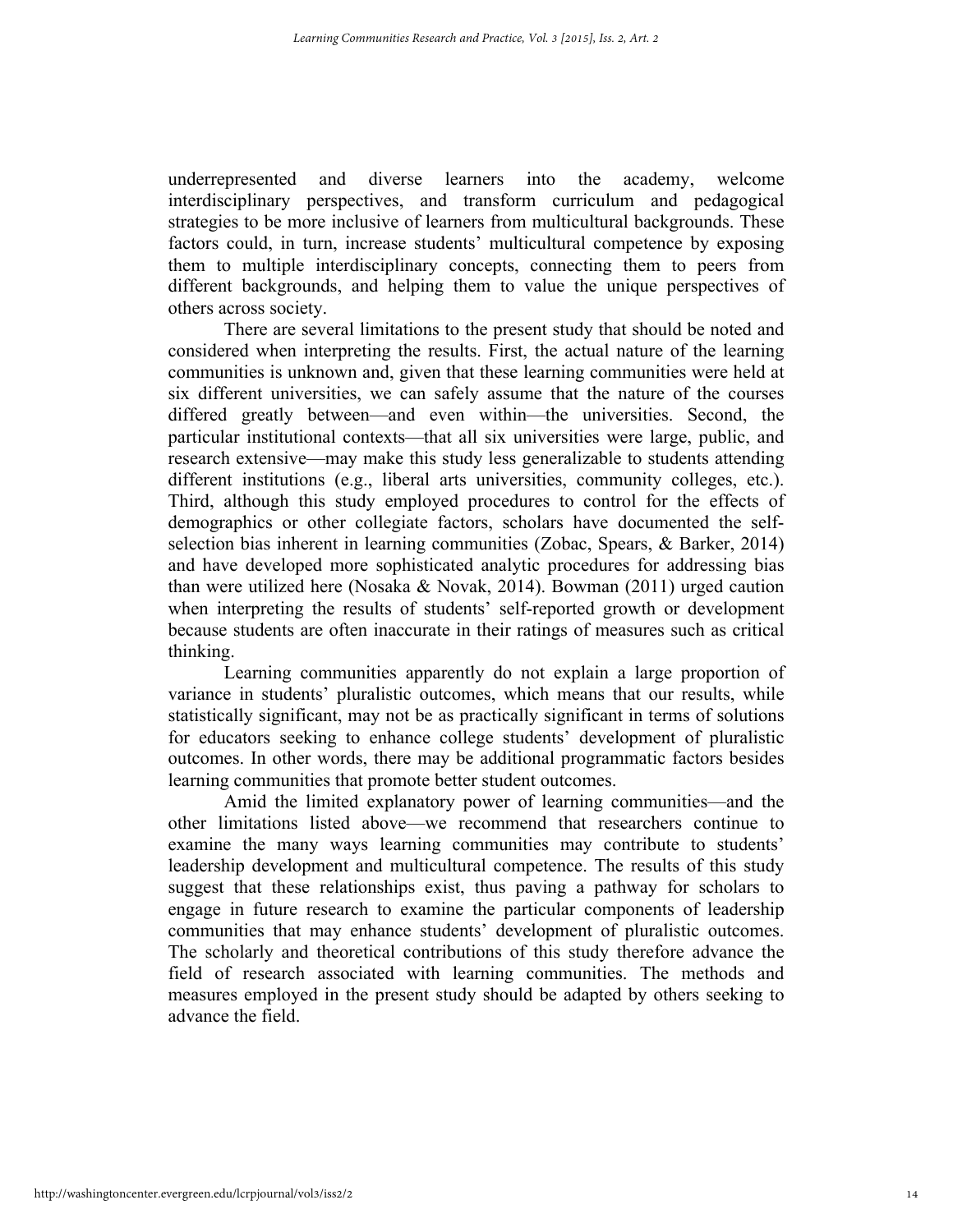#### **Conclusion**

The results of this study suggest that learning communities may be important in helping students to develop the critical abilities necessary to work with others from diverse backgrounds and serve as leaders in several capacities. There are several components of learning communities hypothesized to lead to students' development in those areas, including collaborative learning experiences, opportunities to work intensively with peers who have different worldviews, and increased engagement in the classroom. Scholars are encouraged to investigate the observed relationships to better ascertain the means through which learning communities may contribute to students' development of pluralistic outcomes—and to discover which particular components of learning communities can be leveraged to bolster students' development.

## **References**

- Astin, A. W. (1993). *What matters in college: Four critical years revisited.* San Francisco, CA: Jossey-Bass.
- Astin, A. W., & Astin, H. S. (2000). *Leadership reconsidered: Engaging higher education in social change*. Battle Creek, MI: W. K. Kellogg Foundation.
- Basto, M., & Pereira, J. M. (2012). An SPSS R-Menu for ordinal factor analysis. *Journal of Statistical Software, 46*(4), 1-29.
- Bowman, N. A. (2011). Examining systematic errors in predictors of college student self-reported gains. *New Directions for Institutional Research, 150*, 7-19.
- Brower, A. (1997). *End-of-year evaluation on the Bradley Learning Community.*  Unpublished report. Madison, WI: University of Wisconsin-Madison.
- Cabrera, A. F., Crissman, J. L., Bernal, E. M., Nora, A., Terenzini, P. T., & Pascarella, E. T. (2002). Collaborative learning: Its impact on college students' development and diversity. *Journal of College Student Development, 43*(1), 20-34.
- Cabrera, A. F., Nora, A., Bernal, E. M., Terenzini, P. T., & Pascarella, E. T. (1998, November). *Collaborative learning: Preferences, gains in cognitive and affective outcomes, and openness to diversity among college students*. Paper presented at the annual meeting of the Association for the Study of Higher Education, Miami, Florida.
- Chang, M. J. (2002). The impact of an undergraduate diversity course requirement on students' racial views and attitudes. *Journal of General Education, 51*, 21–42.
- Courtney, M. G. R. (2013). Determining the number of factors to retain in EFA: Using the SPSS R-menu v2.0 to make more judicious estimates. *Practical Assessment, Research, & Evaluation, 18*(8), 1-14.
- Cross, K. P. (1998). Why learning communities? Why now? *About Campus, 3*(3), 4-11.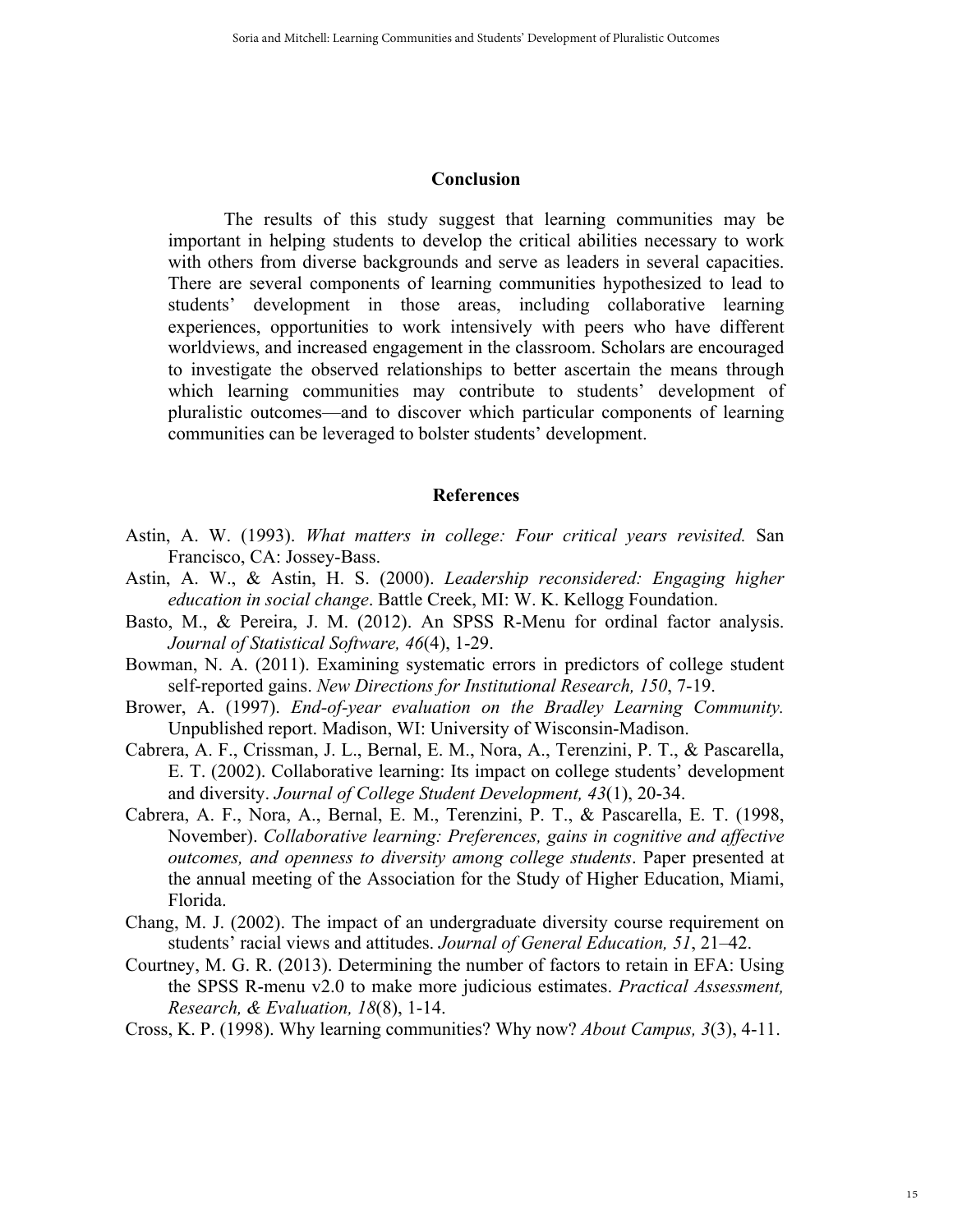- Dey, E. L., Barnhardt, C. L., Antonaros, M., Ott, M. C., & Holsapple, M. A. (2009). *Civic responsibility: What is the campus climate for learning?* Washington, DC: Association of American Colleges and Universities.
- Dugan, J. P. (2006). Involvement and leadership: A descriptive analysis of socially responsible leadership. *Journal of College Student Development, 47*(3), 335-343.
- Dugan, J. P., & Komives, S. R. (2010). Influences on college students' capacities for socially responsible leadership. *Journal of College Student Development, 51*(5), 525-549.
- Einfield, A., & Collins, D. (2008). The relationships between service-learning, social justice, multicultural competence, and civic engagement. *Journal of College Student Development, 49*(2), 95-109.
- Engberg, M. E. (2013). The influence of study away experiences on global perspectivetaking. *Journal of College Student Development, 54*(5), 466-480.
- Engberg, M. E., & Mayhew, M. J. (2007). The influence of first-year "success" courses on student learning and democratic outcomes. *Journal of College Student Development, 48*(3), 241-258.
- Fincher, J. (2009). Consciousness of self. In S. R. Komives, W. Wagner, and Associates, Leadership for a better world: Understanding the social change model of *leadership development* (pp. 299-334). San Francisco, CA: Jossey-Bass.
- Franke, R., Ruiz, S., Sharkness, J., DeAngelo, L., & Pryor, J. (2009). *Findings from the 2009 administration of the College Senior Survey (CSS): National aggregates*. Los Angeles, CA: Cooperative Institutional Research Program at the Higher Education Research Institute, University of California Los Angeles.
- Gurin, P., Dey, E. L., Hurtado, S., & Gurin, G. (2002). Diversity in higher education: Theory and impact on educational outcomes. *Harvard Educational Review, 72*, 330–336.
- Henson, R. K., & Roberts, J. K. (2006). Use of exploratory factor analysis in published research: Common errors and some comment on improved practice. *Educational and Psychological Measurement, 66*(3), 393-416.
- Horn, J. L. (1965). A rationale and test for the number of factors in factor analysis. *Psychometrika, 30*, 179-185.
- Hurtado, S. (2005). The next generation of diversity and intergroup relations research. *Journal of Social Issues, 61*, 595–610.
- Hurtado, S. (2007). Linking diversity with the educational and civic missions of higher education. *The Review of Higher Education, 30*(2), 185-196.
- Hurtado, S. & DeAngelo, L. (2012). Linking diversity and civic minded practices with student outcomes: New evidence from national surveys. *Liberal Education, 98*(2). Retrieved from: https://www.aacu.org/publications-research/periodicals/linkingdiversity-and-civic-minded-practices-student-outcomes-new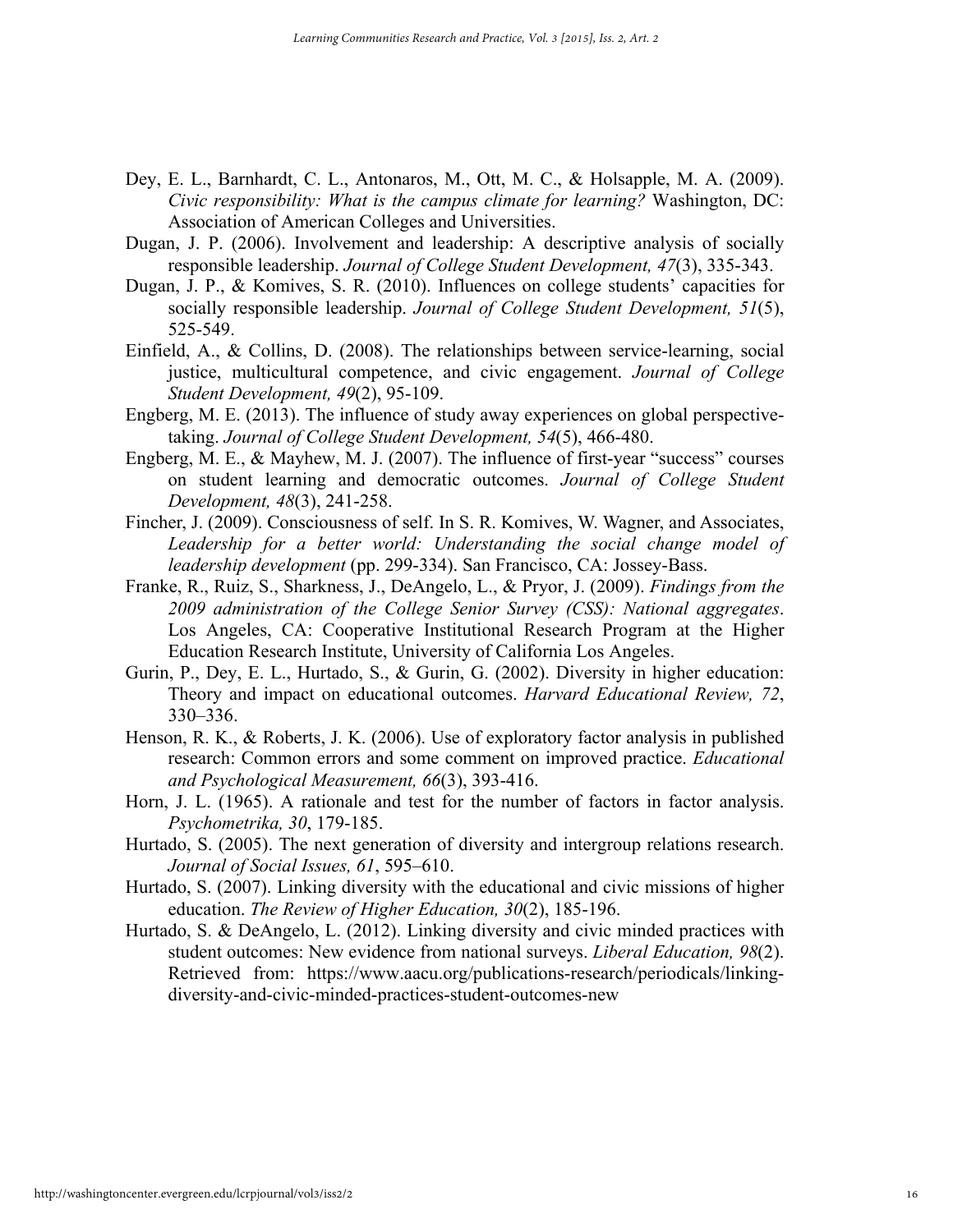- Jehangir, R., Williams, R. D., & Pete, J. (2011). Multicultural learning communities: Vehicles for developing self-authorship in first-generation college students. *Journal of the First-Year Experience & Students in Transition, 23*(1), 53-74.
- Johnson, D. W., & Johnson, R. T. (1994). *Learning together and alone: Cooperative, competitive, and individualistic learning* (4<sup>th</sup> ed.). Englewood Cliffs, NJ: Prentice-Hall.
- Johnson, D., Johnson, R., & Smith, K. (1998). *Active learning: Cooperation in the college classroom* (2<sup>nd</sup> ed.). Edina, MN: Interaction Books.
- Johnson, J. L., & King, S. G. (1996). *Russell Scholars Program: Education of the inaugural year.* Unpublished report. Gorham, ME: University of Southern Maine.
- Komives, S. R., Owen, J. E., Longerbeam, S. D., Mainella, F. C., & Osteen, L. (2005). Developing a leadership identity: A grounded theory. *Journal of College Student Development, 49*, 593-611.
- Komives, S. R., & Johnson, M. R. (2009). The role of high school experience in college student leadership development. *Educational Considerations, 37*(1), 30-39.
- Kouzes, J. M., & Posner, B. Z. (2002). *The leadership challenge.* San Francisco, CA: Jossey-Bass.
- Kuh, G. D. (2008). *High-impact educational practices: What they are, who has access to them, and why they matter*. Washington, DC: Association of American Colleges and Universities.
- Lardner, E. (2003, Winter). Approaching diversity through learning communities. *Washington Center Occasional Paper, No. 2.* Olympia, WA: Evergreen State College, Washington Center for Improving the Quality of Undergraduate Education.
- Lardner, E. (2005, Summer). The heart of education: Translating diversity into equity. *Learning Communities & Educational Reform.* Olympia, WA: The Evergreen State College, Washington Center for Improving the Quality of Undergraduate Education.
- Lenning, O., & Ebbers, L. (1999). *The powerful potential of learning communities: Improving education for the future* (ASHE-ERIC Higher Education Reports, Vol. 26, No. 6). Washington, DC: George Washington University, Graduate School of Education and Human Development.
- Lopez, G. E. (2004). Interethnic contact, curriculum and attitudes in the first year of college. *Journal of Social Issues, 60*, 75–94.
- National Task Force on Civic Learning and Democratic Engagement. (2012). *A crucible moment: College learning and democracy's future*. Washington, DC: Association of American Colleges and Universities.
- Nosaka, T., & Novak, H. (2014). Against the odds: The impact of the Key communities at Colorado State University on retention and graduation for historically underrepresented students. *Learning Communities Research and Practice, 2*(2), 1- 20.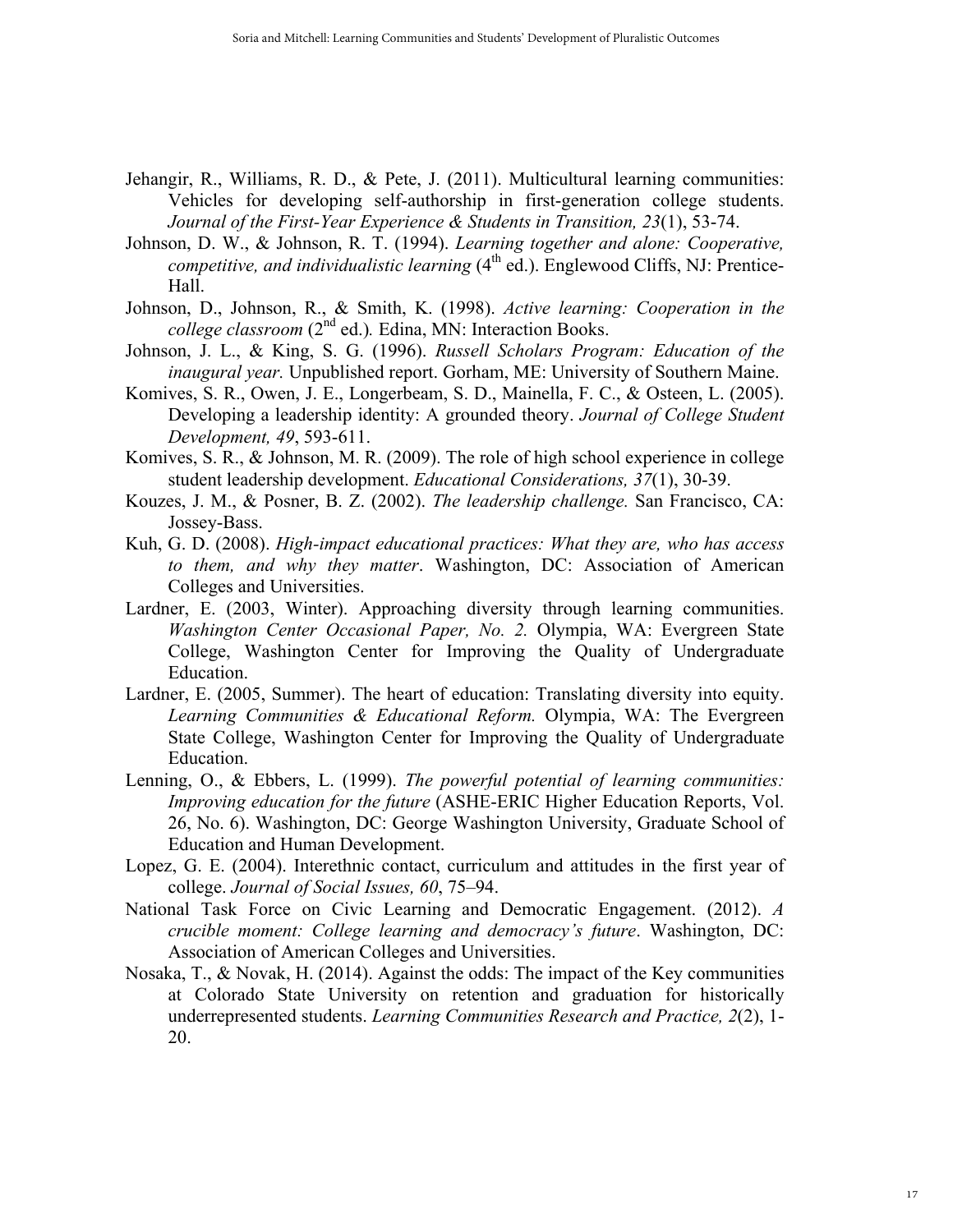- Pascarella, E. T., & Terenzini, P. T. (2005). *How college affects students: Vol. 2. A third decade of research.* San Francisco, CA: Jossey-Bass.
- Pascarella, E., Wolniak, G., & Pierson, C. (2003). Explaining student growth in college when you don't think you are*. Journal of College Student Development, 44*(1), 122-126.
- Pike, G. R., Schroeder, C. C., & Berry, T. R. (1997). Enhancing the educational impact of residential halls: The relationship between residential learning communities and first year college experiences and persistence. *Journal of College Student Development, 38,* 609-621.
- Pope, R. L., & Reynolds, A. L. (1997). Student affairs core competencies: Integrating multicultural awareness, knowledge, and skills. *Journal of College Student Development, 38,* 266-277.
- Raiche, G., Roipel, M., & Blais, J. G. (2006). Non-graphical solutions for the Cattell's scree test. Paper presented at the International Annual Meeting of the Psychometric Society, Montreal, Quebec.
- Rath, T., & Conchie, B. (2009). *Strengths based leadership: Great leaders, teams, and why people follow*. Omaha, NE: Gallup Press.
- Rendon, L. I. (1994). Validating culturally diverse students: Toward a new model of learning and student development. *Innovative Higher Education, 19*(1), 33-1.
- Rocconi, L. M. (2011). The impact of learning communities on first year students' growth and development in college. *Research in Higher Education, 52*, 178-193.
- Ruscio, J., & Roche, B. (2012). Determining the number of factors to retain in an exploratory factor analysis using comparison data of a known factorial structure. *Psychological Assessment, 24*(2), 282-292.
- Sax, L. (2000). Citizenship development and the American college student. In T. Ehrlich (Ed.), *Civic responsibility and higher education* (pp. 3-18). Westport, CT: American Council on Education and Oryx Press.
- Soria, K. M. (2012). Creating a successful transition for working-class first-year students. *The Journal of College Orientation and Transition, 20*(1), 44-55.
- Soria, K. M. (2015) Common reading, learning, and growing: An examination of the benefits of common book reading programs for college students' development. *Journal of the First-Year Experience and Students in Transition, 27*(1), 29-47.
- Soria, K. M., & Bultmann, M. (2014). Advising scholars from blue collar backgrounds: Supporting working-class students' success in higher education. *NACADA Journal, 34*(2), 51-62.
- Soria, K. M., Nobbe, J., & Fink, A. (2013). Examining the intersections between undergraduates' engagement in community service and development of socially responsible leadership. *Journal of Leadership Education, 12*(1), 117-140*.*
- Soria, K. M., Roberts, J., & Reinhard, A. (in press). Undergraduate students' strengths awareness and leadership development. *Journal of Student Affairs Research and Practice*.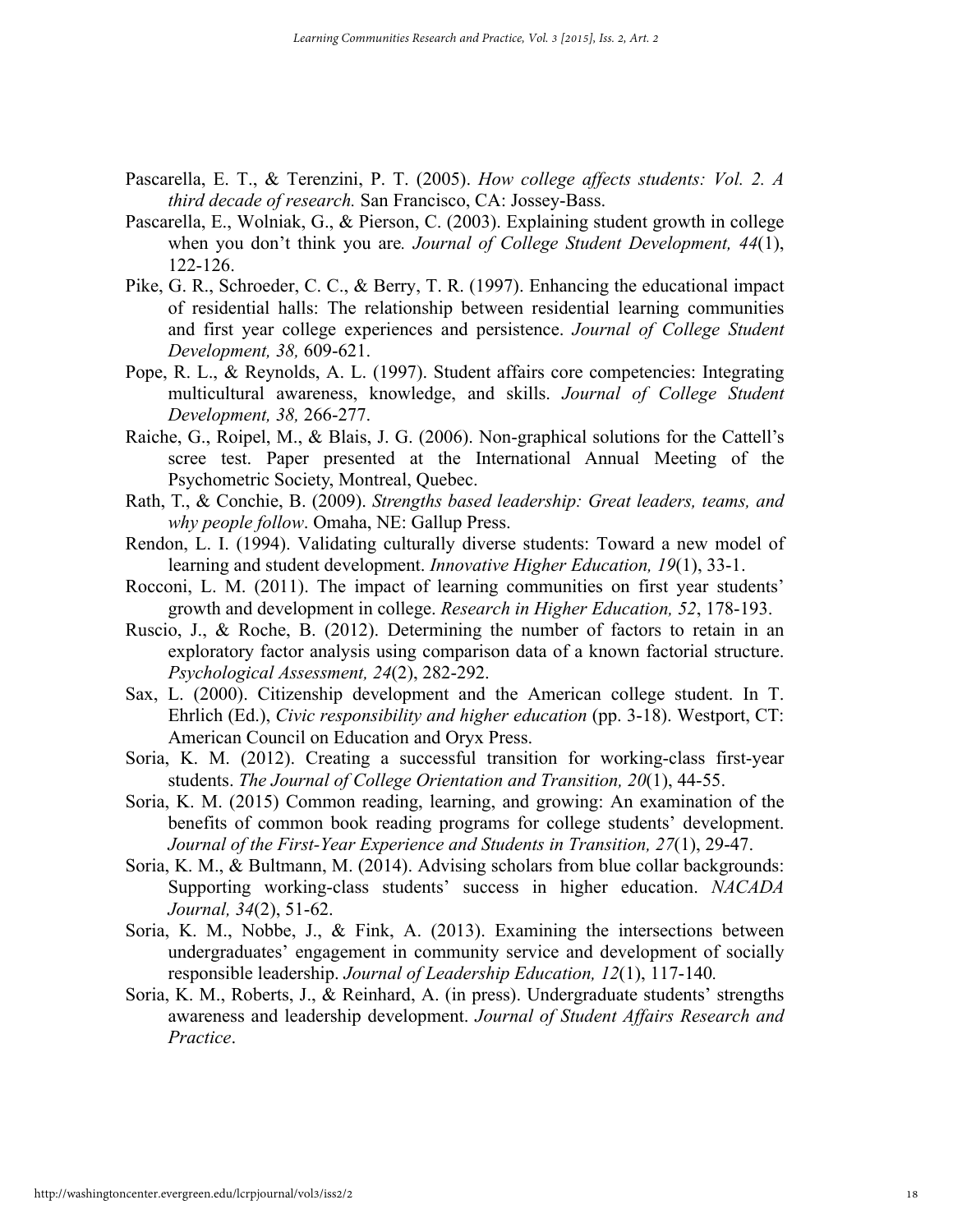- Soria, K. M., Snyder, S., & Reinhard, A. (2015). Strengthening college students' capacity for integrative leadership by building a foundation for civic engagement and multicultural competence. *Journal of Leadership Education, 14*(1), 55-71.
- Soria, K. M., & Stebleton, M. J. (2013). Social capital, academic engagement, and sense of belonging among working-class college students. *College Student Affairs Journal, 31*(2), 139-153.
- Soria, K. M., & Troisi, J. N. (2014). Internationalization at home alternatives to study abroad: Implications for students' development of global, international, and intercultural competencies. *Journal of Studies in International Education, 18*(3), 260-279.
- Soria, K. M., Troisi, J. N., & Stebleton, M. J. (2012). Reaching out, connecting within: Community service and sense of belonging among college students. *Higher Education in Review, 9*, 65-85.
- Stebleton, M. J., Soria, K. M., & Cherney, B. (2013). The high impact of education abroad: College students' engagement in international experiences and the development of intercultural competencies. *Frontiers: The Interdisciplinary Journal of Study Abroad, 22,* 1-24.
- Tinto, V. (1995). Learning communities, collaborative learning, and the pedagogy of educational citizenship. *American Association for Higher Education Bulletin, 47*, 11-13.
- Tinto, V., Goodsell, A., & Russo, P. (1993). Building community among new college students. *Liberal Education, 79*, 16-21.
- Tinto, V., Goodsell Love, A., & Russo, P. (1994). *Building learning communities for new college students: A summary of research findings of the Collaborative Learning Project.* Syracuse, NY: Syracuse University, School of Education.
- Tinto, V., & Russo, P. (1994). Coordinated studies programs: Their effect on student involvement at a community college. *Community College Review, 22*, 16-25.
- Tinto, V., Russo, P., & Kadel, S. (1994). Coordinated studies programs: Their effect on student involvement at a community college. *Community College Journal, 64*, 26- 30.
- Velicer, W. F. (1976). Determining the number of components from the matrix of partial correlations. *Psychometrika, 41*, 321-327.
- Whitt, E. J., Edison, M. I., Pascarella, E. T., Terenzini, P. T., & Nora, A. (2001). Influences on students' openness to diversity and challenge in the second and third years of college. *Journal of Higher Education, 72*(2), 172-204.
- Wynn, C. T., Sr., Mosholder, R. S., & Larsen, C. A. (2014). Measuring the effects of problem-based learning on the development of postformal thinking skills and engagement of first-year learning community students. *Learning Communities Research and Practice, 2*(2), 1-23.